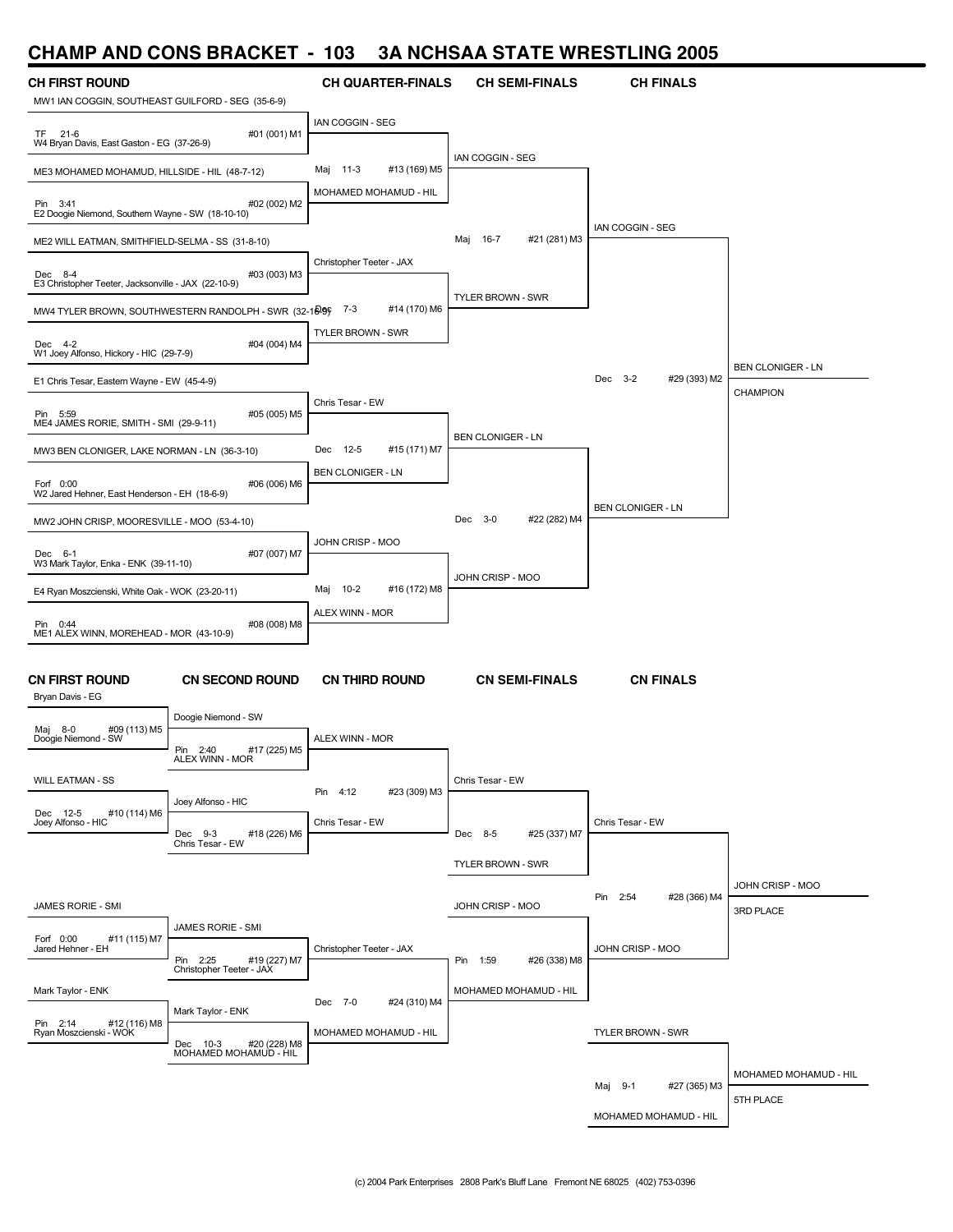### **CHAMP AND CONS BRACKET - 112 3A NCHSAA STATE WRESTLING 2005**

| <b>CH FIRST ROUND</b>                                           |                                                                          | <b>CH QUARTER-FINALS</b>     | <b>CH SEMI-FINALS</b>        | <b>CH FINALS</b>             |                      |
|-----------------------------------------------------------------|--------------------------------------------------------------------------|------------------------------|------------------------------|------------------------------|----------------------|
| E1 Steven Troche, Jacksonville - JAX (28-5-12)                  |                                                                          | Steven Troche - JAX          |                              |                              |                      |
| Pin 2:00<br>MW4 BRANDON ERVIN, MOORESVILLE - MOO (38-17-10)     | #01 (009) M1                                                             |                              | Jesus Vasquez - STS          |                              |                      |
| W3 Jesus Vasquez, St Stephens - STS (35-12-10)                  |                                                                          | #13 (173) M1<br>Dec 5-2      |                              |                              |                      |
| Pin 5:08<br>ME2 HART HOLLOMAN, ORANGE - ORA (17-13-12)          | #02 (010) M2                                                             | Jesus Vasquez - STS          |                              |                              |                      |
| W2 Gabe Lockett, RS Central - RSC (41-14-11)                    |                                                                          |                              | Dec 7-4<br>#21 (283) M3      | JUSTIN MILLER - SWR          |                      |
| Pin 4:51<br>ME3 AARON KNIGHT, ROCKINGHAM COUNTY - RC (34-17-11) | #03 (011) M3                                                             | Gabe Lockett - RSC           |                              |                              |                      |
| E4 Aaron Johnston, White Oak - WOK (38-15-11)                   |                                                                          | Dec 15-11<br>#14 (174) M2    | <b>JUSTIN MILLER - SWR</b>   |                              |                      |
|                                                                 |                                                                          | JUSTIN MILLER - SWR          |                              |                              |                      |
| Dec 9-5                                                         | #04 (012) M4<br>MW1 JUSTIN MILLER, SOUTHWESTERN RANDOLPH - SWR (35-9-11) |                              |                              |                              | Jared Grigg - EG     |
| ME1 MICHAEL JUSINO, CLAYTON - CLA (40-3-12)                     |                                                                          |                              |                              | TF.<br>19-2<br>#29 (394) M2  | CHAMPION             |
| 18-3<br>TF.                                                     | #05 (013) M5                                                             | MICHAEL JUSINO - CLA         |                              |                              |                      |
| W4 Victor Golden, Enka - ENK (30-18-9)                          |                                                                          |                              | MICHAEL JUSINO - CLA         |                              |                      |
| MW3 ETHAN PIKE, RAGSDALE - RAG (33-17-9)                        |                                                                          | #15 (175) M3<br>Dec 8-4      |                              |                              |                      |
| Dec 6-4<br>E2 Jonathan McKinney, Southern Wayne - SW (22-8-12)  | #06 (014) M6                                                             | ETHAN PIKE - RAG             |                              |                              |                      |
|                                                                 |                                                                          |                              | Maj 14-4<br>#22 (284) M4     | Jared Grigg - EG             |                      |
| MW2 KENNY NIEMITALO, TRINITY - TRI (41-11-12)                   |                                                                          | <b>KENNY NIEMITALO - TRI</b> |                              |                              |                      |
| Pin 2:58<br>E3 Derek Lancaster, C B Aycock - CBA (41-16-11)     | #07 (015) M7                                                             |                              | Jared Grigg - EG             |                              |                      |
| ME4 ANDREW HALL, NORTHEAST GUILFORD - NEG (20-9-10)             |                                                                          | Pin 3:50<br>#16 (176) M4     |                              |                              |                      |
| TF 18-2                                                         | #08 (016) M8                                                             | Jared Grigg - EG             |                              |                              |                      |
| W1 Jared Grigg, East Gaston - EG (66-8-10)                      |                                                                          |                              |                              |                              |                      |
| <b>CN FIRST ROUND</b><br><b>BRANDON ERVIN - MOO</b>             | <b>CN SECOND ROUND</b>                                                   | <b>CN THIRD ROUND</b>        | <b>CN SEMI-FINALS</b>        | <b>CN FINALS</b>             |                      |
|                                                                 | <b>BRANDON ERVIN - MOO</b>                                               |                              |                              |                              |                      |
| Dec 5-2<br>#09 (117) M1<br>HART HOLLOMAN - ORA                  | #17 (229) M1<br>Dec 3-1<br>KENNY NIEMITALO - TRI                         | <b>KENNY NIEMITALO - TRI</b> |                              |                              |                      |
| AARON KNIGHT - RC                                               |                                                                          |                              | <b>KENNY NIEMITALO - TRI</b> |                              |                      |
|                                                                 | Aaron Johnston - WOK                                                     | #23 (311) M1<br>Dec 6-1      |                              |                              |                      |
| Pin 4:46<br>#10 (118) M2<br>Aaron Johnston - WOK                | Dec 4-2<br>#18 (230) M2                                                  | ETHAN PIKE - RAG             | Dec 1-0<br>#25 (339) M5      | <b>KENNY NIEMITALO - TRI</b> |                      |
|                                                                 | ETHAN PIKE - RAG                                                         |                              |                              |                              |                      |
|                                                                 |                                                                          |                              | Jesus Vasquez - STS          |                              |                      |
| Victor Golden - ENK                                             |                                                                          |                              | MICHAEL JUSINO - CLA         | Dec 7-0<br>#28 (368) M4      | MICHAEL JUSINO - CLA |
|                                                                 | Jonathan McKinney - SW                                                   |                              |                              |                              | 3RD PLACE            |
| Maj 13-4<br>#11 (119) M3<br>Jonathan McKinney - SW              |                                                                          | Gabe Lockett - RSC           |                              | MICHAEL JUSINO - CLA         |                      |
|                                                                 | #19 (231) M3<br>Pin 3:41<br>Gabe Lockett - RSC                           |                              | #26 (340) M6<br>Dec 12-10    |                              |                      |
| Derek Lancaster - CBA                                           |                                                                          | 5:56<br>#24 (312) M2<br>Pin  | Gabe Lockett - RSC           |                              |                      |
| Dec 9-8<br>#12 (120) M4                                         | Derek Lancaster - CBA                                                    |                              |                              |                              |                      |
| ANDREW HALL - NEG                                               | #20 (232) M4<br>Dec 4-1<br>Steven Troche - JAX                           | Steven Troche - JAX          |                              | Jesus Vasquez - STS          |                      |
|                                                                 |                                                                          |                              |                              |                              | Gabe Lockett - RSC   |
|                                                                 |                                                                          |                              |                              | OT 3-2<br>#27 (367) M3       | 5TH PLACE            |
|                                                                 |                                                                          |                              |                              | Gabe Lockett - RSC           |                      |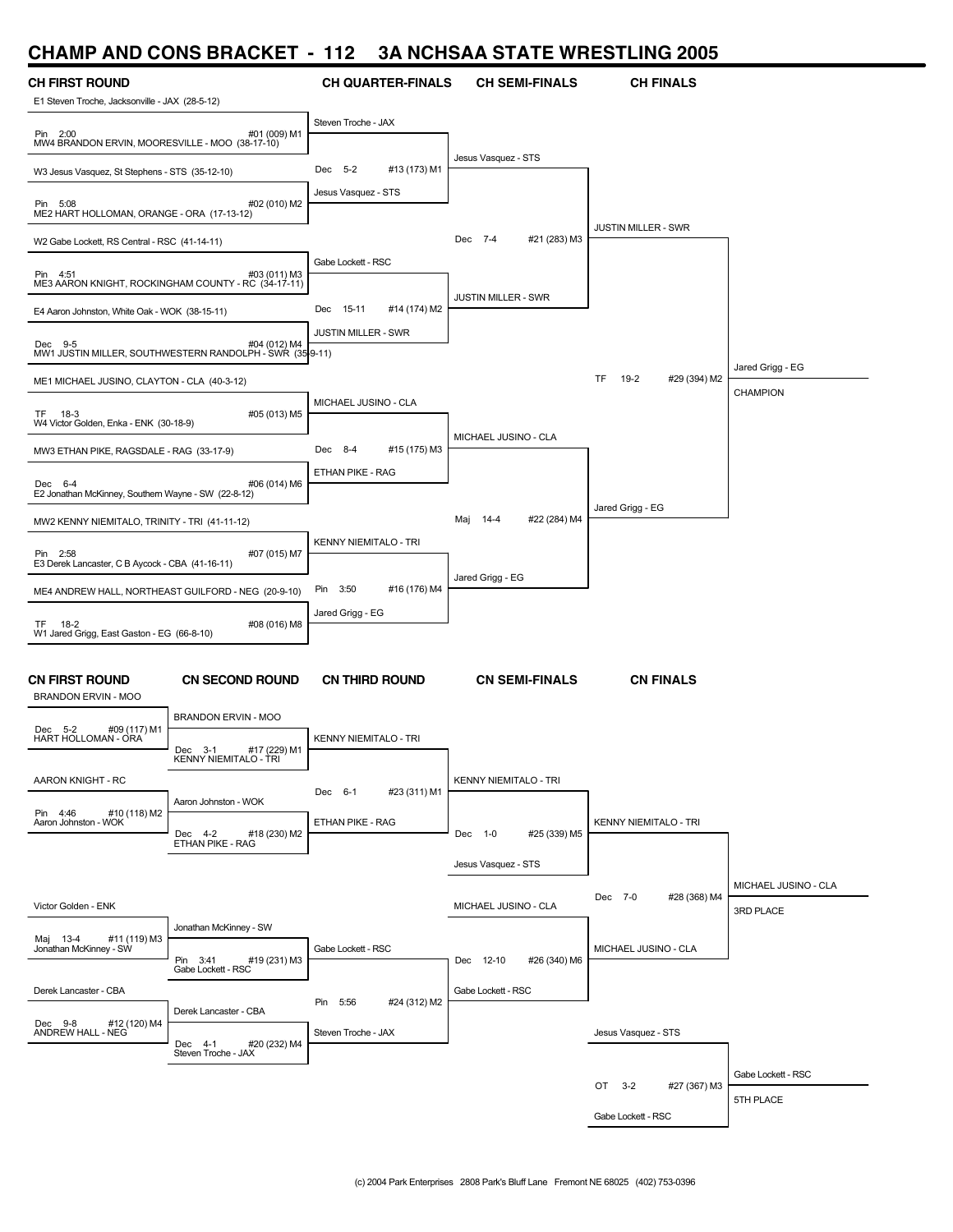# **CHAMP AND CONS BRACKET - 119 3A NCHSAA STATE WRESTLING 2005**

| <b>CH FIRST ROUND</b>                                          |                                                                      | <b>CH QUARTER-FINALS</b> | <b>CH SEMI-FINALS</b>    | <b>CH FINALS</b>         |                    |
|----------------------------------------------------------------|----------------------------------------------------------------------|--------------------------|--------------------------|--------------------------|--------------------|
| E1 Jack McGee, White Oak - WOK (45-3-12)                       |                                                                      |                          |                          |                          |                    |
| Pin 3:47<br>W4 Andrew Konopitski, Enka - ENK (24-22-10)        | #01 (017) M1                                                         | Jack McGee - WOK         |                          |                          |                    |
| MW3 MIKE GIGAS, UNION PINES - UP (54-13-11)                    |                                                                      | Maj 12-3<br>#13 (177) M5 | Jack McGee - WOK         |                          |                    |
| Pin 5:41<br>ME2 RONNIE EDWARDS, TRITON - TRT (35-8-12)         | #02 (018) M2                                                         | MIKE GIGAS - UP          |                          | Jack McGee - WOK         |                    |
| MW2 NATHAN CASS, NORTH IREDELL - NI (31-14-10)                 |                                                                      |                          | Pin 5:38<br>#21 (285) M3 |                          |                    |
| Maj 9-0<br>ME3 JAKE HAYNES, MOREHEAD - MOR (37-10-11)          | #03 (019) M3                                                         | JAKE HAYNES - MOR        |                          |                          |                    |
| E4 Ngu Tran, C B Aycock - CBA (39-14-10)                       |                                                                      | Dec 6-4<br>#14 (178) M6  | Ngu Tran - CBA           |                          |                    |
| Dec 6-2<br>W1 Matt Postell, Forestview - FOR (29-9-10)         | #04 (020) M4                                                         | Ngu Tran - CBA           |                          |                          |                    |
| ME1 ADAM CLAYTON, ORANGE - ORA (53-4-12)                       |                                                                      |                          |                          | Dec 7-4<br>#29 (395) M2  | ADAM CLAYTON - ORA |
| Pin 2:50<br>MW4 MARKIES CHAMBERS, STATESVILLE - STA (36-11-12) | #05 (021) M5                                                         | ADAM CLAYTON - ORA       |                          |                          | CHAMPION           |
| E3 Tristan Bass, Southern Wayne - SW (23-12-9)                 |                                                                      | #15 (179) M7<br>Pin 1:16 | ADAM CLAYTON - ORA       |                          |                    |
| Pin 0:39                                                       | #06 (022) M6                                                         | Frank Moses - NG         |                          |                          |                    |
| W2 Frank Moses, North Gaston - NG (28-12-10)                   |                                                                      |                          |                          | ADAM CLAYTON - ORA       |                    |
| E2 Hunter Heverly, West Carteret - WCT (26-7-9)                |                                                                      |                          | Dec 6-1<br>#22 (286) M4  |                          |                    |
| Dec 10-6<br>W3 Derek Lytle, RS Central - RSC (49-15-11)        | #07 (023) M7                                                         | Derek Lytle - RSC        | W L OVERCASH - NWC       |                          |                    |
| ME4 CHRIS DAVIS, PARKLAND - PRL (31-28-11)                     |                                                                      | Dec 7-5<br>#16 (180) M8  |                          |                          |                    |
| Pin 1:37                                                       | #08 (024) M8<br>MW1 W L OVERCASH, NORTHWEST CABARRUS - NWC (38-9-12) | W L OVERCASH - NWC       |                          |                          |                    |
| <b>CN FIRST ROUND</b>                                          | <b>CN SECOND ROUND</b>                                               | <b>CN THIRD ROUND</b>    | <b>CN SEMI-FINALS</b>    | <b>CN FINALS</b>         |                    |
| Andrew Konopitski - ENK                                        |                                                                      |                          |                          |                          |                    |
| Dec 5-3<br>#09 (121) M5                                        | RONNIE EDWARDS - TRT                                                 |                          |                          |                          |                    |
| RONNIE EDWARDS - TRT                                           | Dec 10-3<br>#17 (233) M5<br>Derek Lytle - RSC                        | Derek Lytle - RSC        |                          |                          |                    |
| NATHAN CASS - NI                                               |                                                                      | Dec 6-0<br>#23 (313) M7  | Derek Lytle - RSC        |                          |                    |
| OT 2-0<br>#10 (122) M6<br>Matt Postell - FOR                   | Matt Postell - FOR                                                   | Frank Moses - NG         |                          | Ngu Tran - CBA           |                    |
|                                                                | Forf 0:00<br>#18 (234) M6<br>Frank Moses - NG                        |                          | Dec 5-4<br>#25 (341) M3  |                          |                    |
|                                                                |                                                                      |                          | Ngu Tran - CBA           |                          |                    |
| MARKIES CHAMBERS - STA                                         |                                                                      |                          | W L OVERCASH - NWC       | Pin 2:59<br>#28 (370) M4 | MIKE GIGAS - UP    |
|                                                                | <b>MARKIES CHAMBERS - STA</b>                                        |                          |                          |                          | 3RD PLACE          |
| Pin 2:25<br>#11 (123) M7<br>Tristan Bass - SW                  | #19 (235) M7<br>Pin 2:34                                             | JAKE HAYNES - MOR        | Dec 8-6<br>#26 (342) M4  | MIKE GIGAS - UP          |                    |
| Hunter Heverly - WCT                                           | JAKE HAYNES - MOR                                                    |                          | MIKE GIGAS - UP          |                          |                    |
|                                                                | CHRIS DAVIS - PRL                                                    | Dec 4-2<br>#24 (314) M8  |                          |                          |                    |
| Forf 0:00<br>#12 (124) M8<br>CHRIS DAVIS - PRL                 | Pin 1:48<br>#20 (236) M8<br>MIKE GIGAS - UP                          | MIKE GIGAS - UP          |                          | Derek Lytle - RSC        |                    |
|                                                                |                                                                      |                          |                          | Dec 10-5<br>#27 (369) M3 | W L OVERCASH - NWC |
|                                                                |                                                                      |                          |                          |                          | 5TH PLACE          |
|                                                                |                                                                      |                          |                          | W L OVERCASH - NWC       |                    |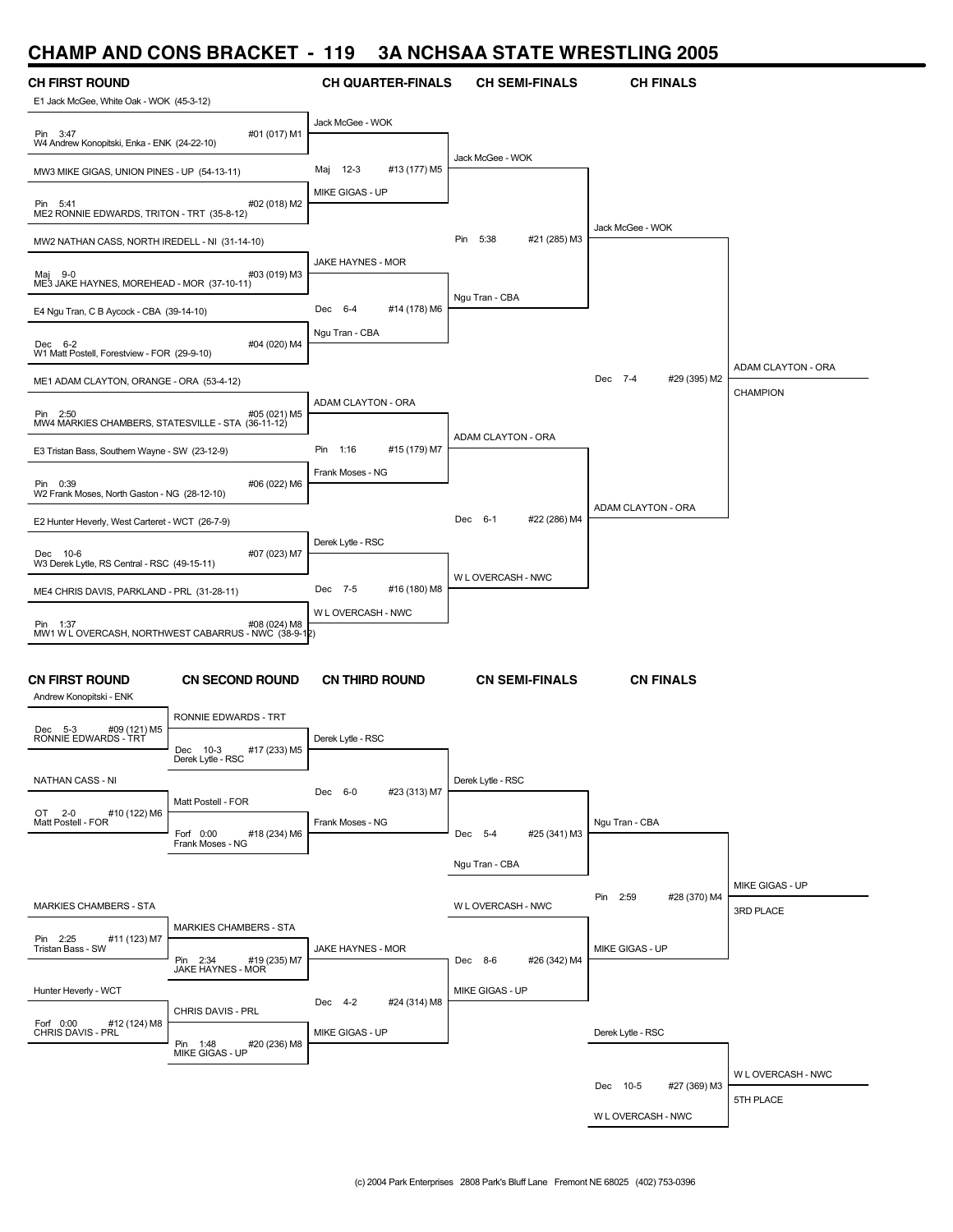# **CHAMP AND CONS BRACKET - 125 3A NCHSAA STATE WRESTLING 2005**

| <b>CH FIRST ROUND</b><br>ME1 BRYAN PARRISH, ORANGE - ORA (41-14-12) |                                                                       | <b>CH QUARTER-FINALS</b>        | <b>CH SEMI-FINALS</b>        | <b>CH FINALS</b>         |                          |
|---------------------------------------------------------------------|-----------------------------------------------------------------------|---------------------------------|------------------------------|--------------------------|--------------------------|
| Maj 14-6<br>W4 Kyle Stephens, St Stephens - STS (31-15-11)          | #01 (025) M1                                                          | Kyle Stephens - STS             |                              |                          |                          |
|                                                                     | MW3 HUNTER HUIE, NORTHWEST CABARRUS - NWC (54-9-12) Pin               | 5:31<br>#13 (181) M1            | HUNTER HUIE - NWC            |                          |                          |
| Pin 3:05<br>E2 John Brewer, Wilson Fike - WF (29-10-11)             | #02 (026) M2                                                          | HUNTER HUIE - NWC               |                              |                          |                          |
| MW2 BEN HARDIN, EASTERN RANDOLPH - ERA (45-9-11)                    |                                                                       |                                 | Pin<br>5:51<br>#21 (287) M3  | Rob Tate - EG            |                          |
| Dec 14-7<br>E3 Joshua Langholtz, Jacksonville - JAX (40-15-11)      | #03 (027) M3                                                          | Joshua Langholtz - JAX          |                              |                          |                          |
|                                                                     | W1 BRADLEY SAUNDERS, SOUTHERN ALAMANCE - SA (28-9-10) <sup>Pin</sup>  | #14 (182) M2<br>1:05            | Rob Tate - EG                |                          |                          |
| TF 17-1<br>W1 Rob Tate, East Gaston - EG (66-6-12)                  | #04 (028) M4                                                          | Rob Tate - EG                   |                              |                          |                          |
| MW1 KYLE KANAGA, RAGSDALE - RAG (48-1-11)                           |                                                                       |                                 |                              | Dec 8-6<br>#29 (396) M2  | <b>KYLE KANAGA - RAG</b> |
| Pin 5:33<br>E4 Randy Harrison, Nash Central - NC (23-11-12)         | #05 (029) M5                                                          | KYLE KANAGA - RAG               |                              |                          | CHAMPION                 |
| ME3 GREG HARRISON, MOREHEAD - MOR (39-11-11)                        |                                                                       | $15 - 7$<br>#15 (183) M3<br>Maj | KYLE KANAGA - RAG            |                          |                          |
| Forf 0:00<br>W2 Chris Moore, RS Central - RSC (53-10-12)            | #06 (030) M6                                                          | Chris Moore - RSC               |                              |                          |                          |
| ME2 CHANCE HOWARD, HARNETT CENTRAL - HC (33-9-11)                   |                                                                       |                                 | 16-10<br>#22 (288) M4<br>Dec | <b>KYLE KANAGA - RAG</b> |                          |
| Pin 2:17<br>W3 Zach Crenshaw, Forestview - FOR (40-8-12)            | #07 (031) M7                                                          | Zach Crenshaw - FOR             |                              |                          |                          |
| MW4 TRENT MADDEN, JAY M ROBINSON - ROB (28-13-10)                   |                                                                       | #16 (184) M4<br>Maj<br>14-6     | Kyle White - WCT             |                          |                          |
| Maj 19-5                                                            | #08 (032) M8                                                          | Kyle White - WCT                |                              |                          |                          |
| E1 Kyle White, West Carteret - WCT (43-13-11)                       |                                                                       |                                 |                              |                          |                          |
| <b>CN FIRST ROUND</b><br><b>BRYAN PARRISH - ORA</b>                 | <b>CN SECOND ROUND</b>                                                | <b>CN THIRD ROUND</b>           | <b>CN SEMI-FINALS</b>        | <b>CN FINALS</b>         |                          |
| #09 (125) M1<br>Dec 2-1<br>John Brewer - WF                         | John Brewer - WF                                                      | Zach Crenshaw - FOR             |                              |                          |                          |
|                                                                     | #17 (237) M1<br>Dec 7-6<br>Zach Crenshaw - FOR                        |                                 |                              |                          |                          |
| <b>BEN HARDIN - ERA</b><br>Dec 6-2<br>#10 (126) M2                  | <b>BEN HARDIN - ERA</b>                                               | Dec 7-3<br>#23 (315) M5         | Chris Moore - RSC            |                          |                          |
| BRADLEY SAUNDERS - SA                                               | #18 (238) M2<br>Dec 10-5<br>Chris Moore - RSC                         | Chris Moore - RSC               | #25 (343) M1<br>Dec 6-4      | Chris Moore - RSC        |                          |
|                                                                     |                                                                       |                                 | HUNTER HUIE - NWC            |                          | Chris Moore - RSC        |
| Randy Harrison - NC                                                 |                                                                       |                                 | Kyle White - WCT             | Dec 5-4<br>#28 (372) M4  | 3RD PLACE                |
|                                                                     | Randy Harrison - NC                                                   |                                 |                              |                          |                          |
| Forf 0:00<br>#11 (127) M3<br><b>GREG HARRISON - MOR</b>             | Pin 4:15 #19 (239) M3<br>Joshua Langholtz - JAX                       | Joshua Langholtz - JAX          | Pin 4:59<br>#26 (344) M2     | Kyle White - WCT         |                          |
| CHANCE HOWARD - HC                                                  |                                                                       | #24 (316) M6<br>Dec 5-1         | Joshua Langholtz - JAX       |                          |                          |
| Dec 8-1<br>#12 (128) M4<br>TRENT MADDEN - ROB                       | CHANCE HOWARD - HC<br>Pin 4:18<br>#20 (240) M4<br>Kyle Stephens - STS | CHANCE HOWARD - HC              |                              | HUNTER HUIE - NWC        |                          |
|                                                                     |                                                                       |                                 |                              |                          | HUNTER HUIE - NWC        |
|                                                                     |                                                                       |                                 |                              | Dec 5-2<br>#27 (371) M3  | 5TH PLACE                |
|                                                                     |                                                                       |                                 |                              | Joshua Langholtz - JAX   |                          |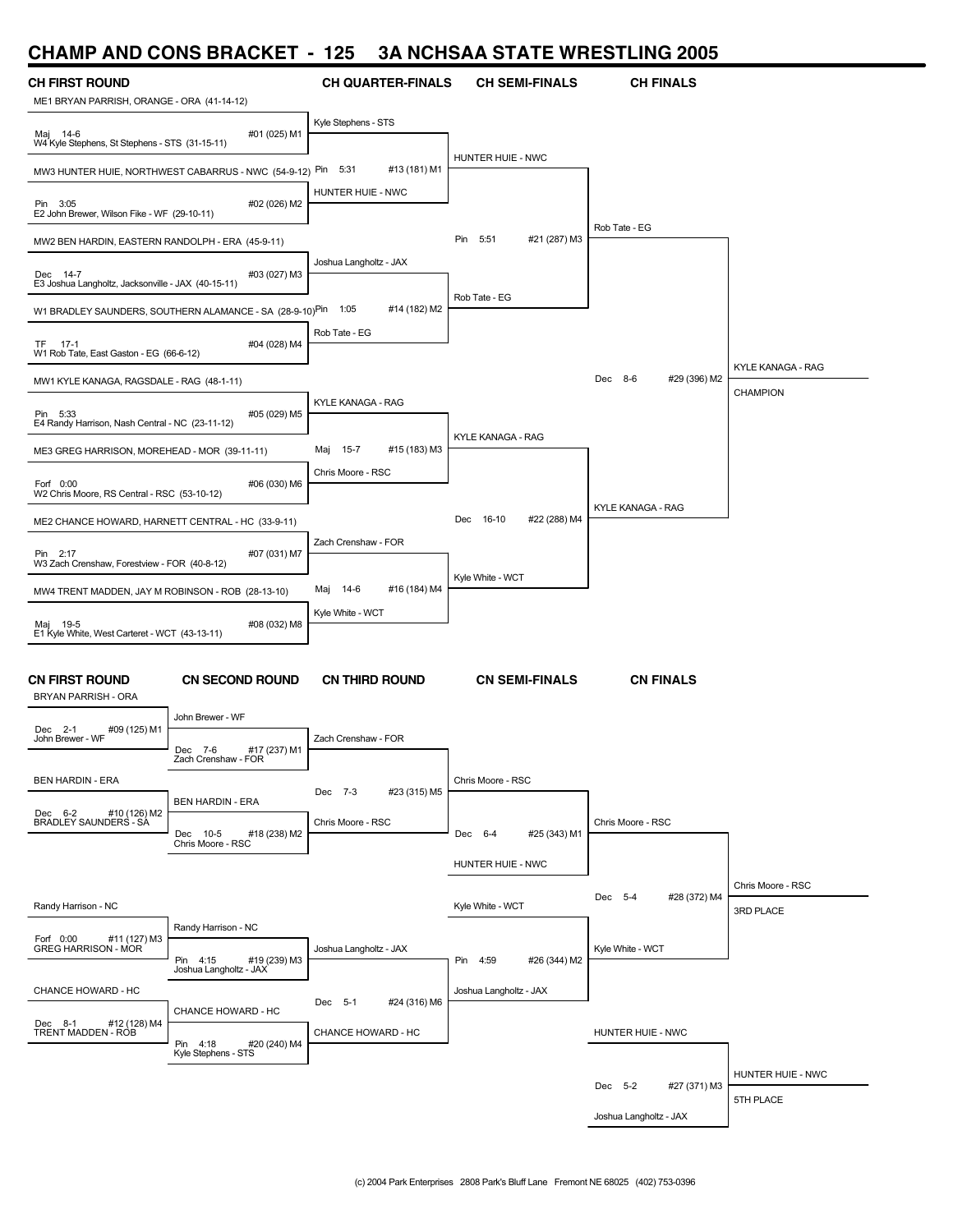#### **CHAMP AND CONS BRACKET - 130 3A NCHSAA STATE WRESTLING 2005**

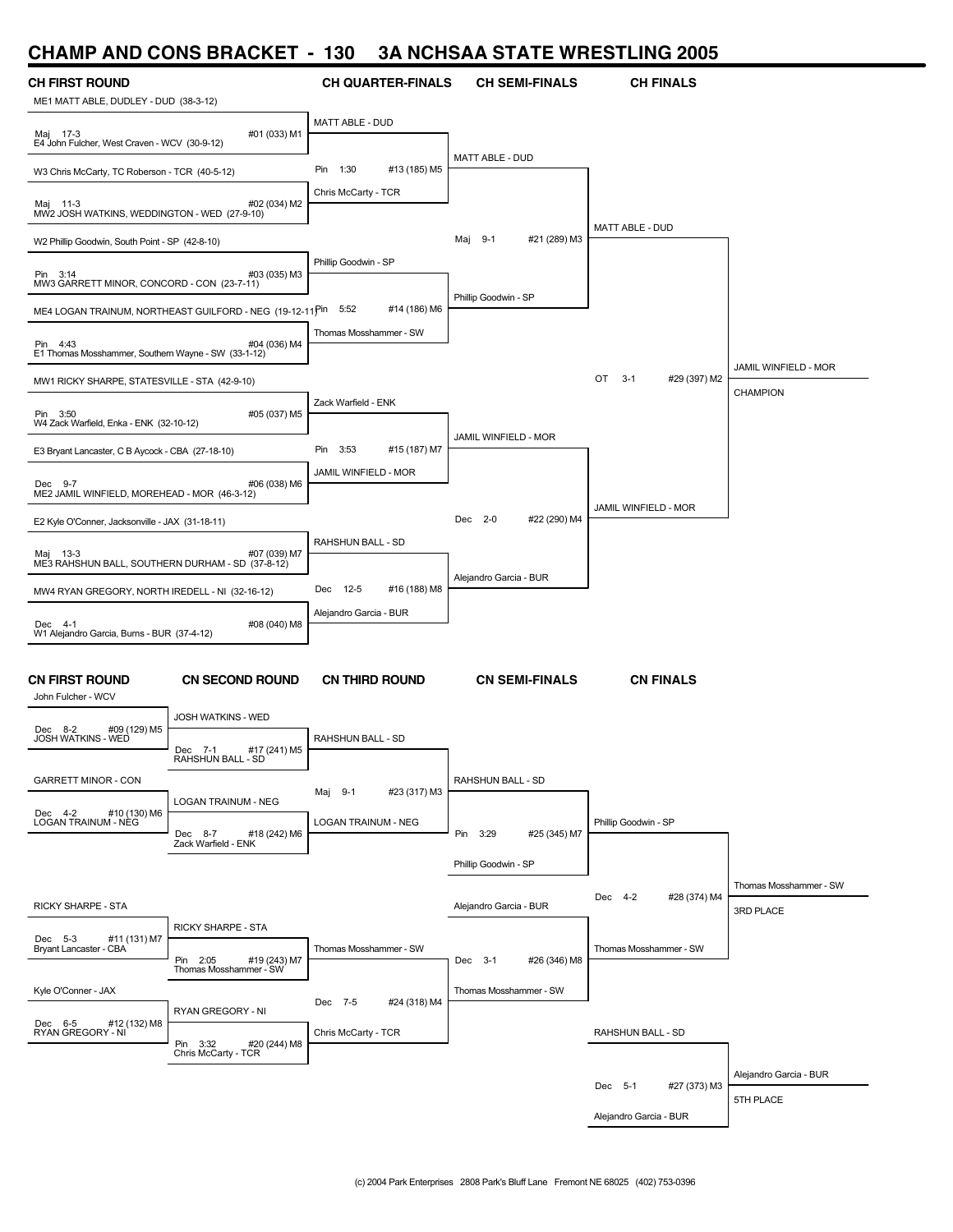### **CHAMP AND CONS BRACKET - 135 3A NCHSAA STATE WRESTLING 2005**

| <b>CH FIRST ROUND</b><br>E1 Victor Hojilla, West Carteret - WCT (58-4-11) |                                                       | <b>CH QUARTER-FINALS</b>      | <b>CH SEMI-FINALS</b>       | <b>CH FINALS</b>              |                                |
|---------------------------------------------------------------------------|-------------------------------------------------------|-------------------------------|-----------------------------|-------------------------------|--------------------------------|
| Pin 0:17                                                                  | #01 (041) M1                                          | Victor Hojilla - WCT          |                             |                               |                                |
| MW4 BRUCE MANN, A L BROWN - ALB (32-7-10)                                 |                                                       | Pin 2:40<br>#13 (189) M1      | Victor Hojilla - WCT        |                               |                                |
| ME3 CHIP POWELL, DUDLEY - DUD (40-8-10)                                   |                                                       | CHIP POWELL - DUD             |                             |                               |                                |
| Pin 3:58<br>W2 Justin Hill, East Henderson - EH (24-5-11)                 | #02 (042) M2                                          |                               |                             | Victor Hojilla - WCT          |                                |
|                                                                           | ME2 ORLANDO COVINGTON, SOUTHERN DURHAM - SD (37-8-12) | Bryan Mullis - EG             | Dec 8-3<br>#21 (291) M3     |                               |                                |
| Dec 6-4<br>W3 Bryan Mullis, East Gaston - EG (61-7-12)                    | #03 (043) M3                                          |                               |                             |                               |                                |
| E4 Kyle Askins, White Oak - WOK (12-19-11)                                |                                                       | Dec 8-4<br>#14 (190) M2       | Bryan Mullis - EG           |                               |                                |
| Pin 3:16<br>MW1 NICK JENKINS, WEST ROWAN - WR (32-4-12)                   | #04 (044) M4                                          | NICK JENKINS - WR             |                             |                               |                                |
| ME1 MICHAEL HOUSE, CLAYTON - CLA (44-4-12)                                |                                                       |                               |                             | OT<br>$2 - 1$<br>#29 (398) M2 | Shane Crenshaw - FOR           |
| Pin 3:50<br>W4 William Baggett, Enka - ENK (34-16-12)                     | #05 (045) M5                                          | MICHAEL HOUSE - CLA           |                             |                               | CHAMPION                       |
| E3 Darren Gardner, Wilson Beddingfield - BED (34-10-11)                   |                                                       | Maj 18-8<br>#15 (191) M3      | <b>DALLAS HAYES - ERA</b>   |                               |                                |
| Mai 14-4<br>MW2 DALLAS HAYES, EASTERN RANDOLPH - ERA (49-13-11)           | #06 (046) M6                                          | DALLAS HAYES - ERA            |                             |                               |                                |
| E2 Steve Royster, Jacksonville - JAX (15-17-11)                           |                                                       |                               | Dec 5-3<br>#22 (292) M4     | Shane Crenshaw - FOR          |                                |
| Pin 2:45<br>MW3 JOHNNY CHURCH, NORTH IREDELL - NI (37-12-10)              | #07 (047) M7                                          | JOHNNY CHURCH - NI            |                             |                               |                                |
| ME4 JARED KERNODLE, ORANGE - ORA (29-17-10)                               |                                                       | $10-2$<br>#16 (192) M4<br>Maj | Shane Crenshaw - FOR        |                               |                                |
| Dec 8-2                                                                   | #08 (048) M8                                          | Shane Crenshaw - FOR          |                             |                               |                                |
| W1 Shane Crenshaw, Forestview - FOR (39-5-11)                             |                                                       |                               |                             |                               |                                |
| <b>CN FIRST ROUND</b><br><b>BRUCE MANN - ALB</b>                          | <b>CN SECOND ROUND</b>                                | <b>CN THIRD ROUND</b>         | <b>CN SEMI-FINALS</b>       | <b>CN FINALS</b>              |                                |
| Dec 7-6<br>#09 (133) M1                                                   | Justin Hill - EH                                      |                               |                             |                               |                                |
| Justin Hill - EH                                                          | #17 (245) M1<br>Dec 5-4<br>JOHNNY CHURCH - NI         | JOHNNY CHURCH - NI            |                             |                               |                                |
| ORLANDO COVINGTON - SD                                                    | ORLANDO COVINGTON - SD                                | Pin 4:42<br>#23 (319) M1      | MICHAEL HOUSE - CLA         |                               |                                |
| Maj 13-5<br>#10 (134) M2<br>Kyle Askins - WOK                             | #18 (246) M2<br>Maj<br>19-8                           | MICHAEL HOUSE - CLA           | #25 (347) M5<br>Dec<br>10-6 | MICHAEL HOUSE - CLA           |                                |
|                                                                           | MICHAEL HOUSE - CLA                                   |                               | Bryan Mullis - EG           |                               |                                |
|                                                                           |                                                       |                               |                             | TF<br>18-2<br>#28 (376) M4    | MICHAEL HOUSE - CLA            |
| William Baggett - ENK                                                     | William Baggett - ENK                                 |                               | DALLAS HAYES - ERA          |                               | 3RD PLACE                      |
| Dec 3-2 #11<br>Darren Gardner - BED<br>#11 (135) M3                       | Maj 11-2 #19<br>NICK JENKINS - WR<br>#19 (247) M3     | NICK JENKINS - WR             | Dec 6-4<br>#26 (348) M6     | NICK JENKINS - WR             |                                |
| Steve Royster - JAX                                                       |                                                       | #24 (320) M2<br>Maj 8-0       | NICK JENKINS - WR           |                               |                                |
| Pin 4:53 #12 (136)<br>JARED KERNODLE - ORA<br>#12 (136) M4                | JARED KERNODLE - ORA                                  | CHIP POWELL - DUD             |                             | Bryan Mullis - EG             |                                |
|                                                                           | #20 (248) M4<br>Dec 3-1 #20<br>CHIP POWELL - DUD      |                               |                             |                               |                                |
|                                                                           |                                                       |                               |                             | Pin 2:09<br>#27 (375) M3      | Bryan Mullis - EG<br>5TH PLACE |
|                                                                           |                                                       |                               |                             | DALLAS HAYES - ERA            |                                |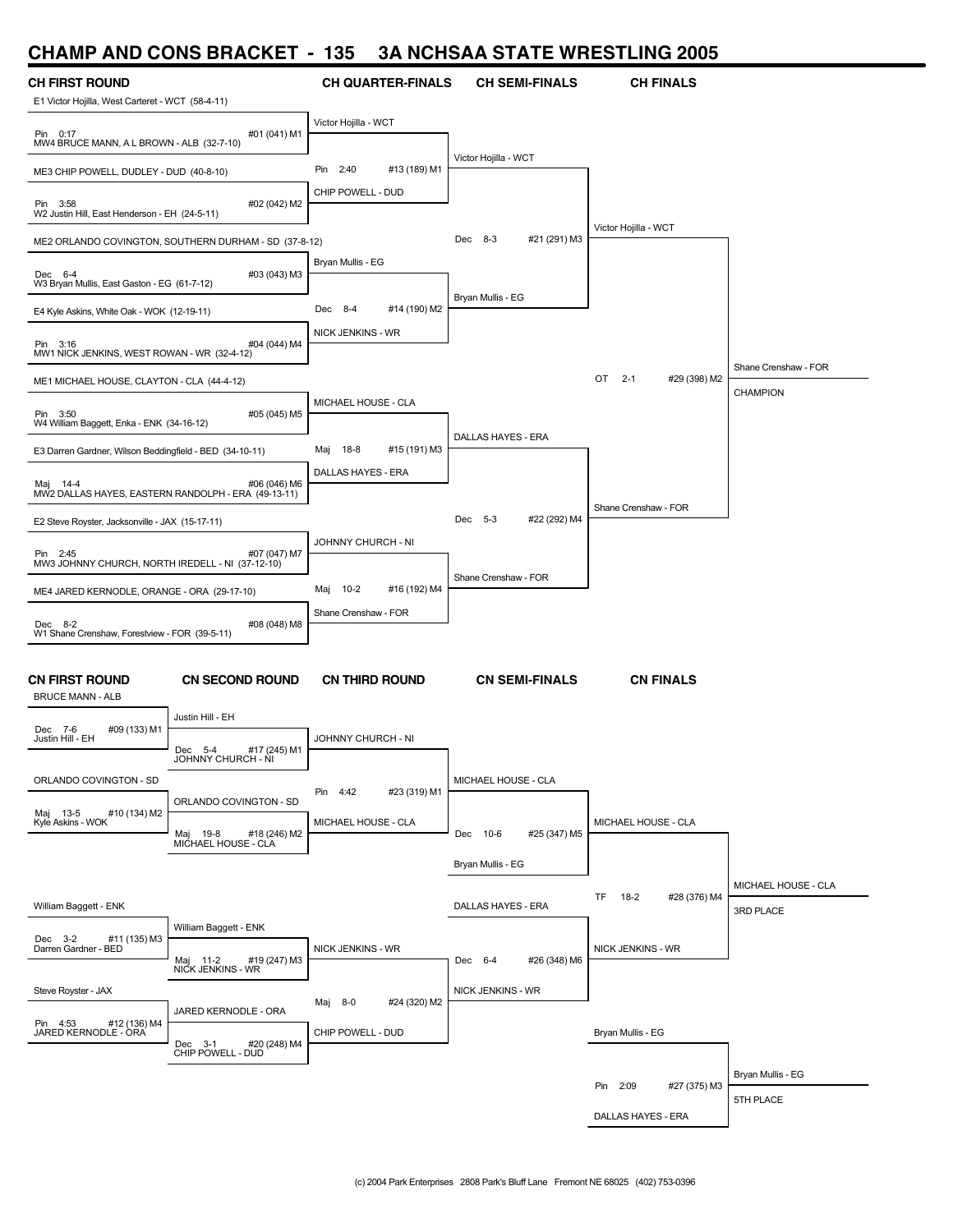### **CHAMP AND CONS BRACKET - 140 3A NCHSAA STATE WRESTLING 2005**

| <b>CH FIRST ROUND</b>                                         |                                                                       | <b>CH QUARTER-FINALS</b>     | <b>CH SEMI-FINALS</b>    | <b>CH FINALS</b>                |                                        |
|---------------------------------------------------------------|-----------------------------------------------------------------------|------------------------------|--------------------------|---------------------------------|----------------------------------------|
| W1 Justin Sparrow, East Gaston - EG (60-0-10)                 |                                                                       |                              |                          |                                 |                                        |
| Maj 18-4<br>E4 Paul Horner, Southern Nash - SN (31-6-11)      | #01 (049) M1                                                          | Justin Sparrow - EG          |                          |                                 |                                        |
| MW3 ADAM JORDAN, RAGSDALE - RAG (46-7-12)                     |                                                                       | $9-1$<br>#13 (193) M5<br>Maj | Justin Sparrow - EG      |                                 |                                        |
| Pin 4:19<br>ME2 DEREK TARRANT, ORANGE - ORA (26-23-10)        | #02 (050) M2                                                          | ADAM JORDAN - RAG            |                          |                                 |                                        |
|                                                               | MW2 MATT SKIPPER, NORTHWEST CABARRUS - NWC (54-7-12)                  |                              | Dec 8-6<br>#21 (293) M3  | Justin Sparrow - EG             |                                        |
| Maj 14-3<br>ME3 KEVIN MCCOLLOUGH, PARKLAND - PRL (47-11-11)   | #03 (051) M3                                                          | MATT SKIPPER - NWC           |                          |                                 |                                        |
| W4 Dietrich Rolfe, Asheville - ASV (31-7-12)                  |                                                                       | $9-0$<br>#14 (194) M6<br>Maj | MATT SKIPPER - NWC       |                                 |                                        |
| Dec 2-1<br>E1 Ronald Lynn, C B Aycock - CBA (39-10-10)        | #04 (052) M4                                                          | Ronald Lynn - CBA            |                          |                                 |                                        |
| MW1 BEN MADISON, STATESVILLE - STA (49-2-12)                  |                                                                       |                              |                          | #29 (399) M2<br>Maj<br>$13 - 2$ | Justin Sparrow - EG<br><b>CHAMPION</b> |
| Pin 1:30                                                      | #05 (053) M5<br>ME4 ADAM ABDUR-RAHAM, SOUTHERN DURHAM - SD (36-11-12) | <b>BEN MADISON - STA</b>     |                          |                                 |                                        |
| E3 Victor Darden, Southern Wayne - SW (29-8-11)               |                                                                       | 0:26<br>#15 (195) M7<br>Pin  | <b>BEN MADISON - STA</b> |                                 |                                        |
| Pin 6:16<br>W2 Clinton Whiteside, RS Central - RSC (43-14-12) | #06 (054) M6                                                          | Clinton Whiteside - RSC      |                          |                                 |                                        |
| E2 Scott Swensen, Jacksonville - JAX (33-10-12)               |                                                                       |                              | Pin 2:15<br>#22 (294) M4 | <b>BEN MADISON - STA</b>        |                                        |
| Dec 8-7<br>W3 Juan Muena, Hunter Huss - HH (24-4-10)          | #07 (055) M7                                                          | Juan Muena - HH              |                          |                                 |                                        |
| MW4 JOSH HARDIN, EASTERN RANDOLPH - ERA (47-16-10)            |                                                                       | Dec 8-6<br>#16 (196) M8      | Juan Muena - HH          |                                 |                                        |
| Dec 5-1<br>ME1 CHRIS HARRISON, MOREHEAD - MOR (38-14-12)      | #08 (056) M8                                                          | CHRIS HARRISON - MOR         |                          |                                 |                                        |
| <b>CN FIRST ROUND</b><br>Paul Horner - SN                     | <b>CN SECOND ROUND</b>                                                | <b>CN THIRD ROUND</b>        | <b>CN SEMI-FINALS</b>    | <b>CN FINALS</b>                |                                        |
| Dec 7-2<br>#09 (137) M5                                       | Paul Horner - SN                                                      |                              |                          |                                 |                                        |
| DEREK TARRANT - ORA                                           | Dec 3-1<br>#17 (249) M5<br>CHRIS HARRISON - MOR                       | Paul Horner - SN             |                          |                                 |                                        |
| <b>KEVIN MCCOLLOUGH - PRL</b>                                 | Dietrich Rolfe - ASV                                                  | OT 11-9<br>#23 (321) M7      | Clinton Whiteside - RSC  |                                 |                                        |
| Dec 10-5<br>#10 (138) M6<br>Dietrich Rolfe - ASV              | OT 3-1<br>#18 (250) M6<br>Clinton Whiteside - RSC                     | Clinton Whiteside - RSC      | Maj 13-0<br>#25 (349) M3 | <b>MATT SKIPPER - NWC</b>       |                                        |
|                                                               |                                                                       |                              | MATT SKIPPER - NWC       |                                 |                                        |
|                                                               |                                                                       |                              |                          | Maj 10-1<br>#28 (378) M4        | <b>MATT SKIPPER - NWC</b>              |
| ADAM ABDUR-RAHAM - SD                                         | ADAM ABDUR-RAHAM - SD                                                 |                              | Juan Muena - HH          |                                 | 3RD PLACE                              |
| Dec 6-5<br>#11 (139) M7<br>Victor Darden - SW                 | Maj 11-3<br>Ronald Lynn - CBA<br>#19 (251) M7                         | ADAM ABDUR-RAHAM - SD        | OT 5-3<br>#26 (350) M4   | ADAM JORDAN - RAG               |                                        |
| Scott Swensen - JAX                                           |                                                                       | Dft 0:00<br>#24 (322) M8     | ADAM JORDAN - RAG        |                                 |                                        |
| Maj 15-3 #12<br>JOSH HARDIN - ERA<br>#12 (140) M8             | JOSH HARDIN - ERA                                                     | ADAM JORDAN - RAG            |                          | Clinton Whiteside - RSC         |                                        |
|                                                               | Dec 10-3<br>#20 (252) M8<br>ADAM JORDAN - RAG                         |                              |                          |                                 |                                        |
|                                                               |                                                                       |                              |                          | Dec 5-4<br>#27 (377) M3         | Juan Muena - HH                        |
|                                                               |                                                                       |                              |                          | Juan Muena - HH                 | 5TH PLACE                              |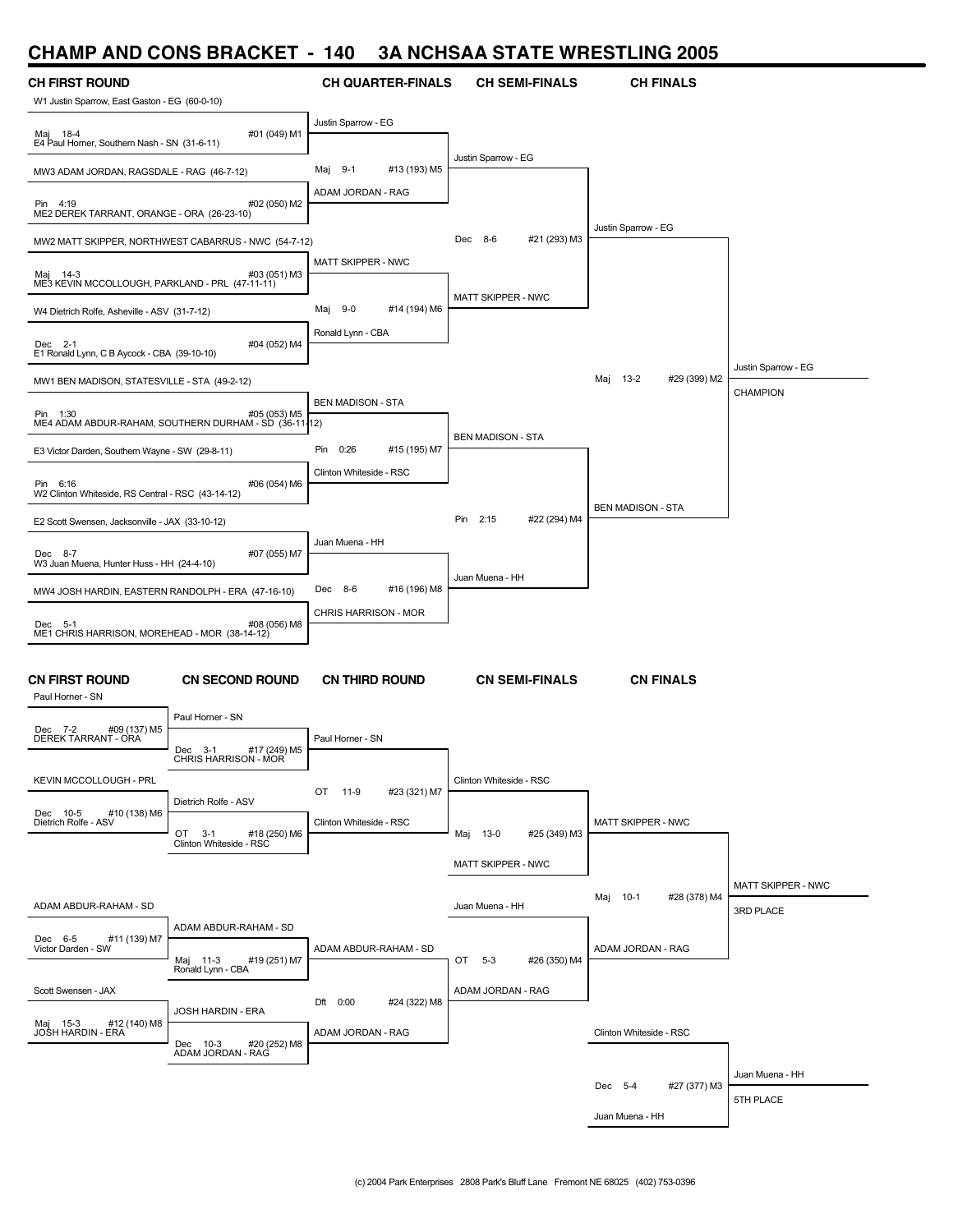# **CHAMP AND CONS BRACKET - 145 3A NCHSAA STATE WRESTLING 2005**

| <u>UILAME AND UUNJ DHAUNLI</u>                                      |                                                          | טדו                      | JA NUTIJAA JTATE WINESTEING 200J |                                 |                          |
|---------------------------------------------------------------------|----------------------------------------------------------|--------------------------|----------------------------------|---------------------------------|--------------------------|
| <b>CH FIRST ROUND</b><br>ME1 JACK HARTLEY, WILLIAMS - WIL (45-0-12) |                                                          | <b>CH QUARTER-FINALS</b> | <b>CH SEMI-FINALS</b>            | <b>CH FINALS</b>                |                          |
|                                                                     |                                                          | JACK HARTLEY - WIL       |                                  |                                 |                          |
| TF 18-3<br>E4 Randall Herring, Wilson Fike - WF (23-11-11)          | #01 (057) M1                                             |                          |                                  |                                 |                          |
| W3 Sean Nowlin, Enka - ENK (37-16-12)                               |                                                          | Pin 2:22<br>#13 (197) M1 | JACK HARTLEY - WIL               |                                 |                          |
| Dec 8-5                                                             | #02 (058) M2                                             | CALEB KITTRELL - ERO     |                                  |                                 |                          |
| MW2 CALEB KITTRELL, EAST ROWAN - ERO (34-8-12)                      |                                                          |                          |                                  | JACK HARTLEY - WIL              |                          |
| W2 Justin Martin, Crest - CRE (25-6-12)                             |                                                          |                          | Pin 1:48<br>#21 (295) M3         |                                 |                          |
| Pin 4:19<br>MW3 NICHOLAS MCGORDA, WEST ROWAN - WR (35-15-9)         | #03 (059) M3                                             | NICHOLAS MCGORDA - WR    |                                  |                                 |                          |
|                                                                     | ME4 JAMESON SCHULTZ, SOUTHWEST GUILFORD - SWG (24-8-P2PC | $9-5$<br>#14 (198) M2    | NICHOLAS MCGORDA - WR            |                                 |                          |
| TF 19-4<br>E1 Frankie Dennis, West Carteret - WCT (49-9-11)         | #04 (060) M4                                             | Frankie Dennis - WCT     |                                  |                                 |                          |
| MW1 SETH PARLIER, NORTH IREDELL - NI (42-2-11)                      |                                                          |                          |                                  | Maj<br>$15 - 7$<br>#29 (400) M2 | JACK HARTLEY - WIL       |
| Dec 6-5                                                             | #05 (061) M5                                             | SETH PARLIER - NI        |                                  |                                 | CHAMPION                 |
| W4 Chris Wittekind, East Gaston - EG (56-20-11)                     |                                                          |                          | SETH PARLIER - NI                |                                 |                          |
| ME3 BRANDON BRENDLE, PARKLAND - PRL (40-16-11)                      |                                                          | Maj 10-2<br>#15 (199) M3 |                                  |                                 |                          |
| Maj 14-6<br>E2 Randy Meisenhelder, C B Aycock - CBA (44-10-12)      | #06 (062) M6                                             | Randy Meisenhelder - CBA |                                  |                                 |                          |
| ME2 BRANDON JACOBS, ORANGE - ORA (30-6-12)                          |                                                          |                          | Dec 9-4<br>#22 (296) M4          | SETH PARLIER - NI               |                          |
| Pin 5:59                                                            | #07 (063) M7                                             | BRANDON JACOBS - ORA     |                                  |                                 |                          |
| E3 Kevin Hash, Southern Wayne - SW (18-10-12)                       |                                                          |                          | BRANDON JACOBS - ORA             |                                 |                          |
| MW4 RYAN JORDAN, A L BROWN - ALB (28-8-11)                          |                                                          | Dec 12-5<br>#16 (200) M4 |                                  |                                 |                          |
| Dec 3-2<br>W1 Raleigh Cross, North Buncombe - NB (36-7-12)          | #08 (064) M8                                             | RYAN JORDAN - ALB        |                                  |                                 |                          |
|                                                                     |                                                          |                          |                                  |                                 |                          |
| CN FIRST ROUND<br>Randall Herring - WF                              | <b>CN SECOND ROUND</b>                                   | <b>CN THIRD ROUND</b>    | <b>CN SEMI-FINALS</b>            | <b>CN FINALS</b>                |                          |
| Dec 4-0<br>#09 (141) M1                                             | Sean Nowlin - ENK                                        |                          |                                  |                                 |                          |
| Sean Nowlin - ENK                                                   | Dec 5-4<br>#17 (253) M1<br>RYAN JORDAN - ALB             | Sean Nowlin - ENK        |                                  |                                 |                          |
| Justin Martin - CRE                                                 |                                                          | #23 (323) M5<br>Dec 5-1  | Randy Meisenhelder - CBA         |                                 |                          |
| Dec 5-2 #10 (142) M2<br>JAMESON SCHULTZ - SWG                       | Justin Martin - CRE                                      |                          |                                  |                                 |                          |
|                                                                     | Dec 5-3<br>#18 (254) M2<br>Randy Meisenhelder - CBA      | Randy Meisenhelder - CBA | Dec 9-3<br>#25 (351) M1          | NICHOLAS MCGORDA - WR           |                          |
|                                                                     |                                                          |                          | NICHOLAS MCGORDA - WR            |                                 |                          |
|                                                                     |                                                          |                          |                                  | Dec 3-2<br>#28 (380) M4         | Frankie Dennis - WCT     |
| Chris Wittekind - EG                                                |                                                          |                          | BRANDON JACOBS - ORA             |                                 | 3RD PLACE                |
| #11 (143) M3<br>Dec 5-2<br>BRANDON BRENDLE - PRL                    | Chris Wittekind - EG                                     | Frankie Dennis - WCT     |                                  | Frankie Dennis - WCT            |                          |
|                                                                     | #19 (255) M3<br>Dec 9-2<br>Frankie Dennis - WCT          |                          | Dft 0:00<br>#26 (352) M2         |                                 |                          |
| Kevin Hash - SW                                                     |                                                          |                          | Frankie Dennis - WCT             |                                 |                          |
| Pin 4:44<br>#12 (144) M4                                            | Raleigh Cross - NB                                       | Dec 8-1<br>#24 (324) M6  |                                  |                                 |                          |
| Raleigh Cross - NB                                                  | Pin 2:58<br>#20 (256) M4                                 | Raleigh Cross - NB       |                                  | Randy Meisenhelder - CBA        |                          |
|                                                                     | CALEB KITTRELL - ERO                                     |                          |                                  |                                 | Randy Meisenhelder - CBA |
|                                                                     |                                                          |                          |                                  | #27 (379) M3<br>Dft 0:00        | 5TH PLACE                |
|                                                                     |                                                          |                          |                                  | BRANDON JACOBS - ORA            |                          |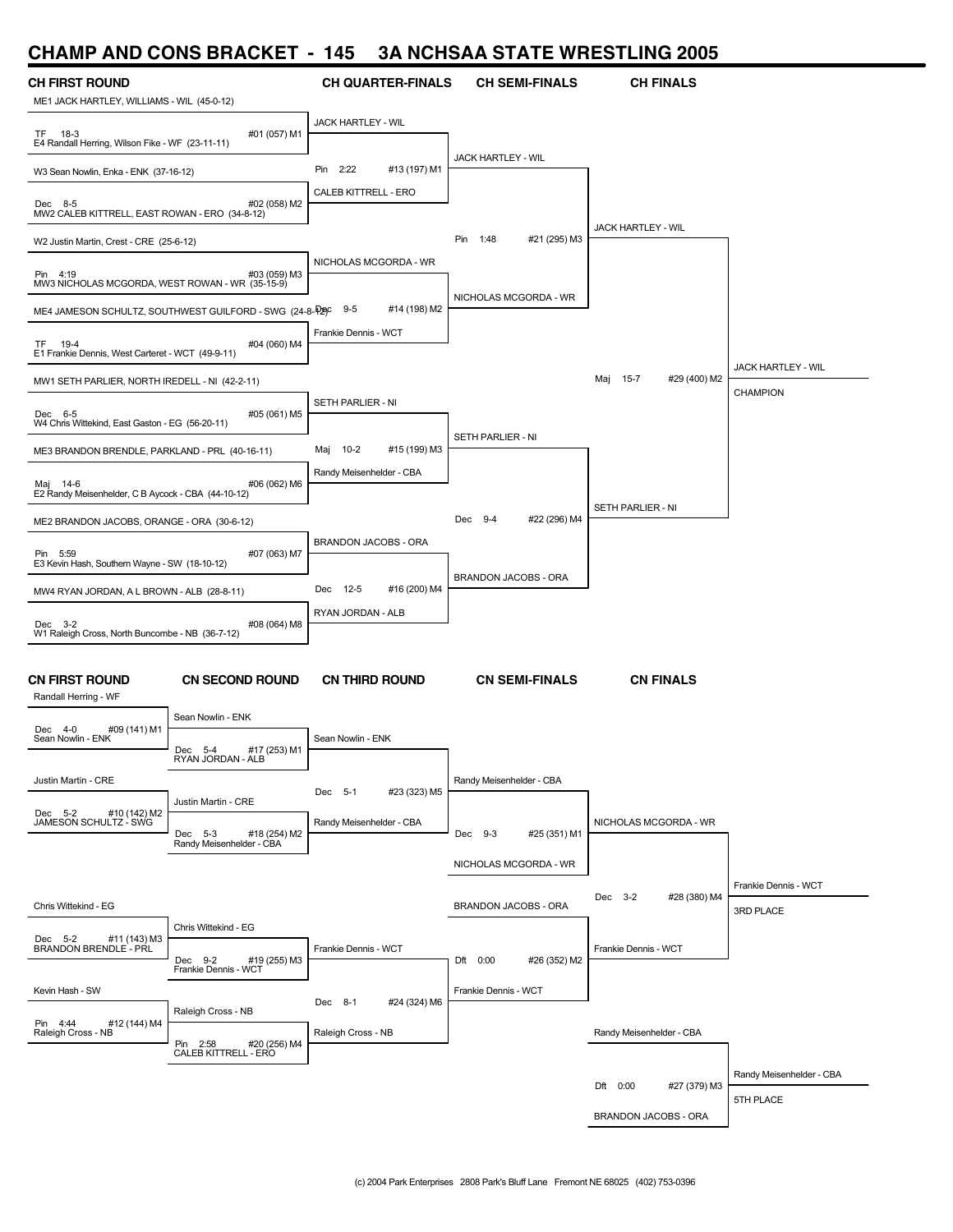### **CHAMP AND CONS BRACKET - 152 3A NCHSAA STATE WRESTLING 2005**

| .<br><b>CH FIRST ROUND</b>                                  |                                                     | <b>CH QUARTER-FINALS</b>  | <b>CH SEMI-FINALS</b>     | <b>CH FINALS</b>          |                             |
|-------------------------------------------------------------|-----------------------------------------------------|---------------------------|---------------------------|---------------------------|-----------------------------|
| MW1 JP POLCHINSKI, RAGSDALE - RAG (46-2-12)                 |                                                     |                           |                           |                           |                             |
| Dec 9-4<br>E4 Ben Meadows, White Oak - WOK (38-10-12)       | #01 (065) M1                                        | JP POLCHINSKI - RAG       |                           |                           |                             |
| W3 Zach Rogers, East Gaston - EG (51-18-11)                 |                                                     | #13 (201) M5<br>Dec 10-4  | JP POLCHINSKI - RAG       |                           |                             |
| Dec 6-2<br>ME2 ZACK UPCHURCH, ORANGE - ORA (39-10-12)       | #02 (066) M2                                        | Zach Rogers - EG          |                           |                           |                             |
| W2 Josh Gossett, TC Roberson - TCR (31-6-9)                 |                                                     |                           | #21 (297) M3<br>Dec 17-10 | JP POLCHINSKI - RAG       |                             |
| Pin 3:51<br>ME3 BRIAN HAMILTON, PARKLAND - PRL (45-8-12)    | #03 (067) M3                                        | Josh Gossett - TCR        |                           |                           |                             |
| MW4 ZACH FILTER, WEDDINGTON - WED (40-10-11)                |                                                     | Dec 8-4<br>#14 (202) M6   | ZACH FILTER - WED         |                           |                             |
| Dec 5-3<br>E1 Jake Anfinson, West Carteret - WCT (46-11-12) | #04 (068) M4                                        | ZACH FILTER - WED         |                           |                           |                             |
|                                                             | ME1 ROBBIE WALTON, ROCKINGHAM COUNTY - RC (45-2-12) |                           |                           | Dft 0:00<br>#29 (401) M2  | JP POLCHINSKI - RAG         |
| Dec 6-1<br>W4 Chris Patrick, Kings Mountain - KM (20-11-12) | #05 (069) M5                                        | ROBBIE WALTON - RC        |                           |                           | CHAMPION                    |
| MW3 KEVIN LACKEY, EASTERN RANDOLPH - ERA (30-17-9)          |                                                     | Dec 7-1<br>#15 (203) M7   | ROBBIE WALTON - RC        |                           |                             |
| Pin 5:57<br>E2 Tim Harrison, C B Aycock - CBA (36-16-11)    | #06 (070) M6                                        | Tim Harrison - CBA        |                           |                           |                             |
| MW2 BRANDON YOUNG, MOORESVILLE - MOO (46-10-11)             |                                                     |                           | #22 (298) M4<br>Dec 6-4   | ROBBIE WALTON - RC        |                             |
| Dec 7-5<br>E3 Eric Wischhusen, Southern Nash - SN (32-5-10) | #07 (071) M7                                        | BRANDON YOUNG - MOO       |                           |                           |                             |
| ME4 BRICE CRIGLER, GLENN - GLE (37-12-12)                   |                                                     | #16 (204) M8<br>Dec 8-5   | Cody Lowe - NG            |                           |                             |
| Dec 8-3                                                     | #08 (072) M8                                        | Cody Lowe - NG            |                           |                           |                             |
| W1 Cody Lowe, North Gaston - NG (43-4-11)                   |                                                     |                           |                           |                           |                             |
| <b>CN FIRST ROUND</b><br>Ben Meadows - WOK                  | <b>CN SECOND ROUND</b>                              | <b>CN THIRD ROUND</b>     | <b>CN SEMI-FINALS</b>     | <b>CN FINALS</b>          |                             |
| #09 (145) M5<br>Dec 5-4                                     | Ben Meadows - WOK                                   |                           |                           |                           |                             |
| ZACK UPCHURCH - ÒRA                                         | Dec 5-1<br>#17 (257) M5<br>BRANDON YOUNG - MOO      | BRANDON YOUNG - MOO       |                           |                           |                             |
| <b>BRIAN HAMILTON - PRL</b>                                 | Jake Anfinson - WCT                                 | #23 (325) M3<br>Dec 5-1   | Jake Anfinson - WCT       |                           |                             |
| #10 (146) M6<br>Dec 1-0<br>Jake Anfinson - WCT              | Dft 0:00<br>#18 (258) M6<br>Tim Harrison - CBA      | Jake Anfinson - WCT       | Dec 8-2<br>#25 (353) M7   | Jake Anfinson - WCT       |                             |
|                                                             |                                                     |                           | ZACH FILTER - WED         |                           |                             |
| Chris Patrick - KM                                          |                                                     |                           | Cody Lowe - NG            | Dec 8-5<br>#28 (382) M4   | Cody Lowe - NG<br>3RD PLACE |
| Pin 2:00<br>#11 (147) M7                                    | <b>KEVIN LACKEY - ERA</b>                           |                           |                           |                           |                             |
| <b>KEVIN LACKEY - ERA</b>                                   | Pin 4:05<br>#19 (259) M7<br>Josh Gossett - TCR      | <b>KEVIN LACKEY - ERA</b> | #26 (354) M8<br>Maj 13-2  | Cody Lowe - NG            |                             |
| Eric Wischhusen - SN                                        | Eric Wischhusen - SN                                | Pin 1:59<br>#24 (326) M4  | <b>KEVIN LACKEY - ERA</b> |                           |                             |
| Dec 8-5 #12 (1<br>BRICE CRIGLER - GLE<br>#12 (148) M8       | Dec 15-13<br>#20 (260) M8<br>Zach Rogers - EG       | Zach Rogers - EG          |                           | ZACH FILTER - WED         |                             |
|                                                             |                                                     |                           |                           |                           | ZACH FILTER - WED           |
|                                                             |                                                     |                           |                           | Dec 10-4<br>#27 (381) M3  | 5TH PLACE                   |
|                                                             |                                                     |                           |                           | <b>KEVIN LACKEY - ERA</b> |                             |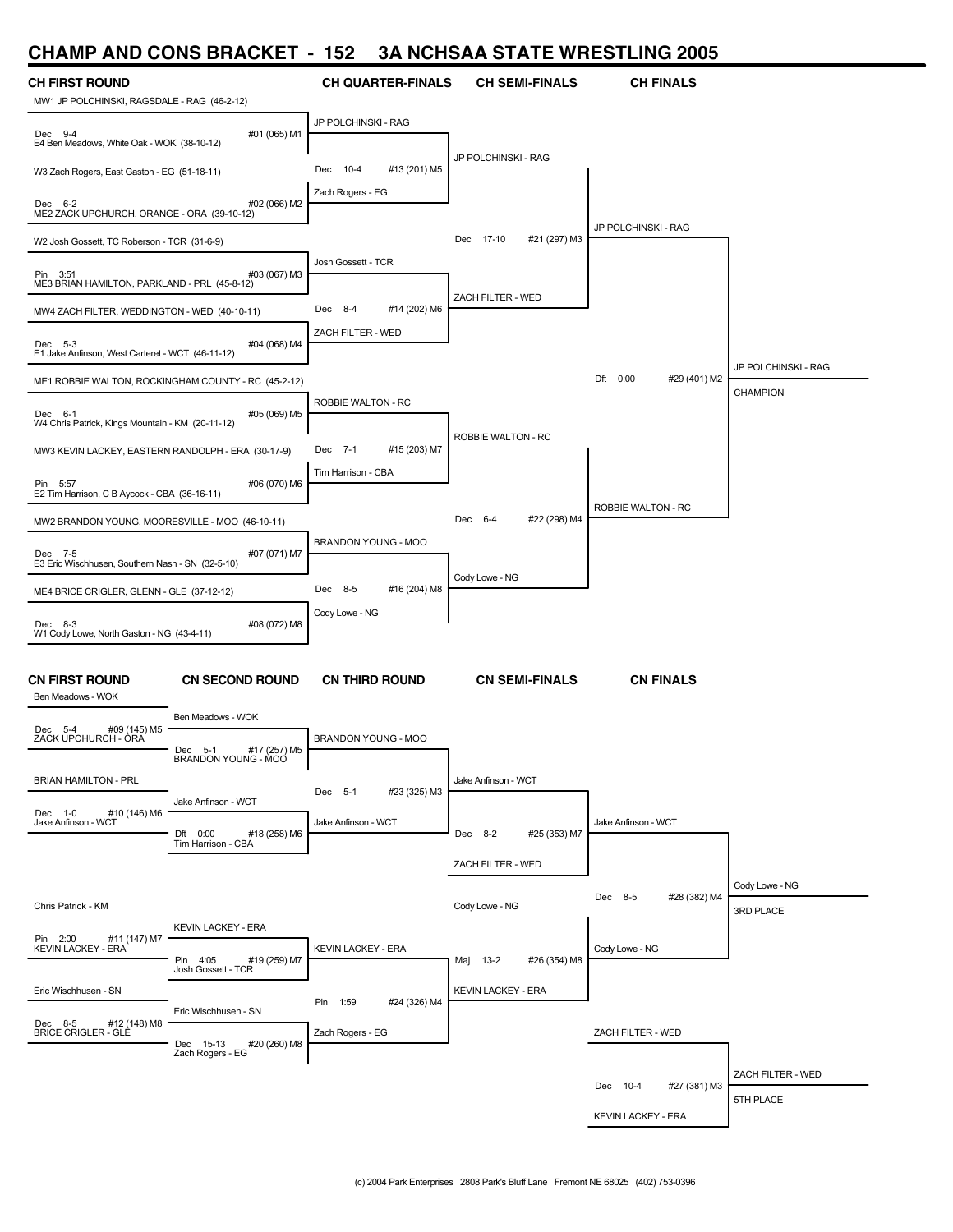### **CHAMP AND CONS BRACKET - 160 3A NCHSAA STATE WRESTLING 2005**

| UI IAIVII<br>ANP.                                                    | UUINJ DHAVINLI                                                         |                                              | $\sim$ Nonsa $\sim$ Siail whese       | LIITU LUUJ                   |                            |
|----------------------------------------------------------------------|------------------------------------------------------------------------|----------------------------------------------|---------------------------------------|------------------------------|----------------------------|
| <b>CH FIRST ROUND</b><br>E1 David Pelsang, White Oak - WOK (49-4-12) |                                                                        | <b>CH QUARTER-FINALS</b>                     | <b>CH SEMI-FINALS</b>                 | <b>CH FINALS</b>             |                            |
| Pin 3:59<br>W4 Jacob Robinson, East Henderson - EH (16-8-11)         | #01 (073) M1                                                           | David Pelsang - WOK                          |                                       |                              |                            |
| MW3 JARED ASKEW, TRINITY - TRI (33-10-12)                            |                                                                        | 10-6<br>#13 (205) M1<br>Dec                  | David Pelsang - WOK                   |                              |                            |
| Dec 9-8                                                              | #02 (074) M2<br>ME2 STUART CHESCHEIR, EAST CHAPEL HILL - ECH (33-6-12) | STUART CHESCHEIR - ECH                       |                                       |                              |                            |
| MW2 KEVIN ROBINSON, NORTH IREDELL - NI (43-4-12)                     |                                                                        |                                              | 8-4<br>#21 (299) M3<br>Dec            | David Pelsang - WOK          |                            |
| Dec 8-4                                                              | #03 (075) M3<br>ME3 BANNER PINNIX, NORTHEAST GUILFORD - NEG (24-8-12)  | <b>KEVIN ROBINSON - NI</b>                   | <b>KEVIN ROBINSON - NI</b>            |                              |                            |
| E4 Ben Fite, Southern Nash - SN (26-7-12)                            |                                                                        | Dec 12-5<br>#14 (206) M2                     |                                       |                              |                            |
| Dec 6-3<br>W1 Aaron Allison, North Buncombe - NB (38-7-12)           | #04 (076) M4                                                           | Aaron Allison - NB                           |                                       |                              | <b>JESSE CREED - RAG</b>   |
| ME1 CAMERON MOORE, DUDLEY - DUD (18-6-11)                            |                                                                        |                                              |                                       | Dec<br>$8-3$<br>#29 (402) M2 | <b>CHAMPION</b>            |
| Dec 10-5<br>MW4 BENTON PATTERSON, MOORESVILLE - MOO (26-16-11)       | #05 (077) M5                                                           | CAMERON MOORE - DUD                          | CAMERON MOORE - DUD                   |                              |                            |
| E3 Jason Steed, C B Aycock - CBA (32-14-11)                          |                                                                        | 13-6<br>#15 (207) M3<br>Dec                  |                                       |                              |                            |
| Dec 4-2<br>W2 Shane Broyhill, St Stephens - STS (31-14-12)           | #06 (078) M6                                                           | Jason Steed - CBA                            |                                       | <b>JESSE CREED - RAG</b>     |                            |
| E2 Jimmy McNamara, Wilson Hunt - WH (24-8-12)                        |                                                                        |                                              | <b>TF</b><br>$20 - 4$<br>#22 (300) M4 |                              |                            |
| Pin 1:18<br>W3 John Goodwin, South Point - SP (47-6-10)              | #07 (079) M7                                                           | John Goodwin - SP                            | <b>JESSE CREED - RAG</b>              |                              |                            |
|                                                                      | ME4 CASEY NORTON, ROCKINGHAM COUNTY - RC (44-14-11)                    | #16 (208) M4<br>Dec 8-5                      |                                       |                              |                            |
| TF 17-2<br>MW1 JESSE CREED, RAGSDALE - RAG (43-3-12)                 | #08 (080) M8                                                           | <b>JESSE CREED - RAG</b>                     |                                       |                              |                            |
| <b>CN FIRST ROUND</b><br>Jacob Robinson - EH                         | <b>CN SECOND ROUND</b>                                                 | <b>CN THIRD ROUND</b>                        | <b>CN SEMI-FINALS</b>                 | <b>CN FINALS</b>             |                            |
| #09 (149) M1<br>Maj 19-9                                             | JARED ASKEW - TRI                                                      |                                              |                                       |                              |                            |
| JAŔED ASKEW - TRI                                                    | Pin 4:16<br>#17 (261) M1<br>John Goodwin - SP                          | John Goodwin - SP                            |                                       |                              |                            |
| <b>BANNER PINNIX - NEG</b>                                           | <b>BANNER PINNIX - NEG</b>                                             | Pin 2:39<br>#23 (327) M1                     | John Goodwin - SP                     |                              |                            |
| Dec 2-0<br>#10 (150) M2<br>Ben Fite - SN                             | Dec 10-4<br>#18 (262) M2<br>Jason Steed - CBA                          | <b>BANNER PINNIX - NEG</b>                   | Dec 8-2<br>#25 (355) M5               | John Goodwin - SP            |                            |
|                                                                      |                                                                        |                                              | <b>KEVIN ROBINSON - NI</b>            |                              |                            |
|                                                                      |                                                                        |                                              |                                       | Dec 5-3<br>#28 (384) M4      | Aaron Allison - NB         |
| BENTON PATTERSON - MOO                                               | Shane Broyhill - STS                                                   |                                              | CAMERON MOORE - DUD                   |                              | 3RD PLACE                  |
| #11 (151) M3<br>Dec 3-1<br>Shane Broyhill - STS                      | Dec 7-2<br>#19 (263) M3<br>Aaron Allison - NB                          | Aaron Allison - NB                           | Dec 6-3<br>#26 (356) M6               | Aaron Allison - NB           |                            |
| Jimmy McNamara - WH                                                  |                                                                        |                                              | Aaron Allison - NB                    |                              |                            |
| Dec 8-1<br>#12 (152) M4<br>CASEY NORTON - RC                         | CASEY NORTON - RC                                                      | Dec 3-1<br>#24 (328) M2<br>CASEY NORTON - RC |                                       | <b>KEVIN ROBINSON - NI</b>   |                            |
|                                                                      | Dec 9-3 #20 (264) M4<br>STUART CHESCHEIR - ECH                         |                                              |                                       |                              | <b>KEVIN ROBINSON - NI</b> |
|                                                                      |                                                                        |                                              |                                       |                              |                            |

Pin 3:25 #27 (383) M3

5TH PLACE

CAMERON MOORE - DUD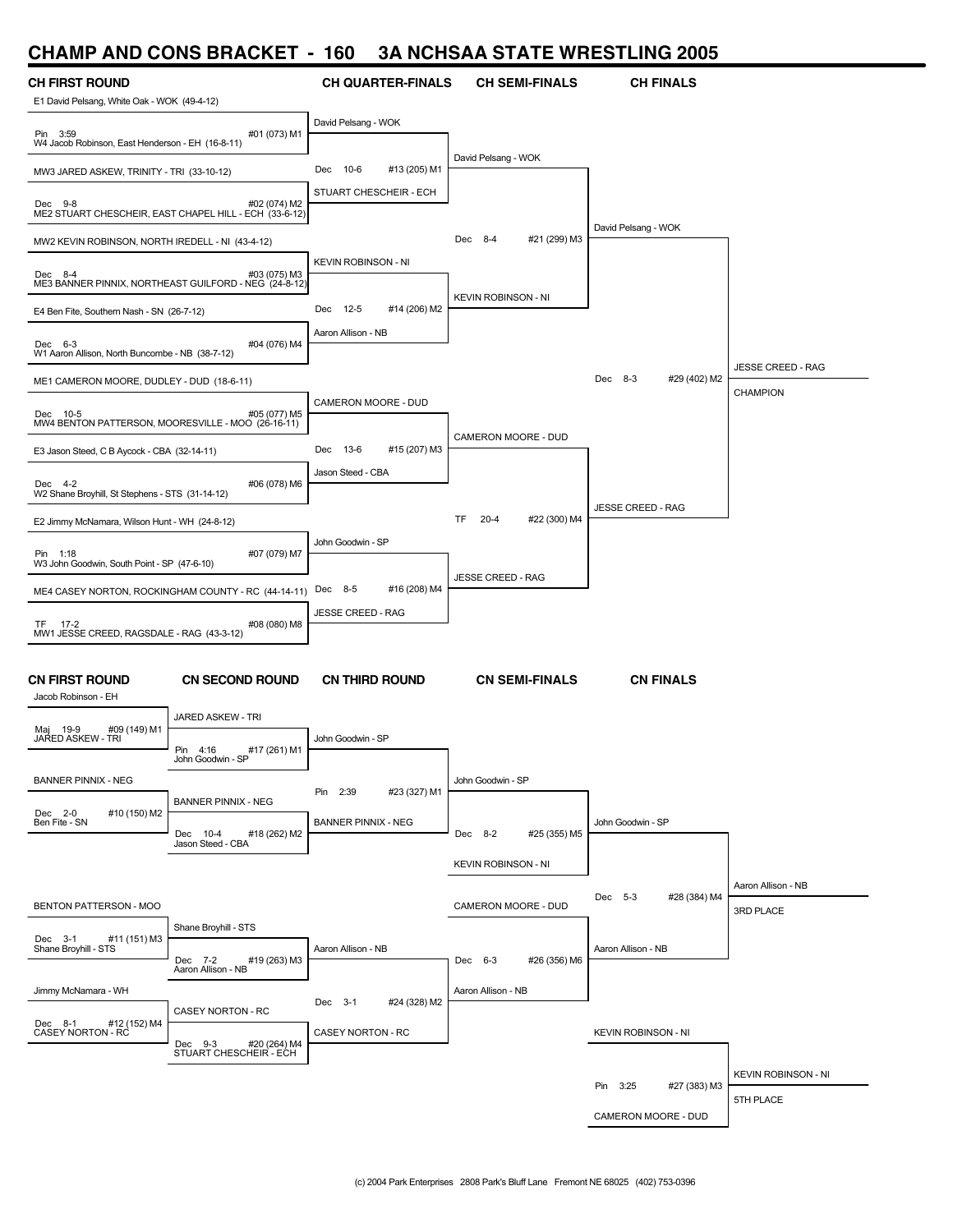### **CHAMP AND CONS BRACKET - 171 3A NCHSAA STATE WRESTLING 2005**

| ME1 CHASE KERNODLE, ORANGE - ORA (45-14-11)<br>CHASE KERNODLE - ORA<br>#01 (081) M1<br>Dec 12-5<br>W4 Tucker Jones, Forestview - FOR (38-8-12)<br>John Robertson - CBA<br>#13 (209) M5<br>Dec 9-5<br>MW3 BRYN-MARC CONAWAY, ASHEBORO - ASH (38-15-12)<br>John Robertson - CBA<br>#02 (082) M2<br>Pin 3:19<br>E2 John Robertson, C B Aycock - CBA (43-10-12)<br>John Robertson - CBA<br>#21 (301) M3<br>10-6<br>Dec<br>MW2 BRAXTON BRANNON, MOORESVILLE - MOO (36-16-10)<br>BRAXTON BRANNON - MOO<br>#03 (083) M3<br>Pin 1:55<br>E3 Brandon Norwood, Nash Central - NC (27-6-12)<br>Dylan Godfrey - STS<br>3:32<br>#14 (210) M6<br>ME4 JONATHAN DAVIS, ROCKINGHAM COUNTY - RC (27-24-11) Pin<br>Dylan Godfrey - STS<br>#04 (084) M4<br>Pin 3:58<br>W1 Dylan Godfrey, St Stephens - STS (40-9-11)<br>TONY CRESS - NWC<br>Pin 5:38<br>#29 (403) M2<br>MW1 TRAVIS HUDDLESTON, RAGSDALE - RAG (36-7-12)<br>CHAMPION<br>Brian Bell - SN<br>#05 (085) M5<br>Dec 5-1<br>E4 Brian Bell, Southern Nash - SN (26-11-12)<br>Adam Hambleton - TUS<br>#15 (211) M7<br>Dec 8-2<br>ME3 ZACK SCOTT, SMITHFIELD-SELMA - SS (29-7-11)<br>Adam Hambleton - TUS<br>#06 (086) M6<br>Pin 5:01<br>W2 Adam Hambleton, Tuscola - TUS (33-8-10)<br>TONY CRESS - NWC<br>#22 (302) M4<br>Dec 9-5<br>ME2 JORDAN IMES, PARKLAND - PRL (37-11-11)<br>Brian Craig - ERW<br>Maj 10-2<br>#07 (087) M7<br>W3 Brian Craig, Erwin - ERW (31-8-12)<br>TONY CRESS - NWC<br>#16 (212) M8<br>Dec 2-1<br>MW4 TONY CRESS, NORTHWEST CABARRUS - NWC (53-6-12)<br>TONY CRESS - NWC<br>#08 (088) M8<br>Maj 9-1<br>E1 Travis Turner, Eastern Wayne - EW (44-4-11)<br><b>CN SEMI-FINALS</b><br><b>CN SECOND ROUND</b><br><b>CN THIRD ROUND</b><br><b>CN FINALS</b><br>Tucker Jones - FOR<br>Tucker Jones - FOR<br>#09 (153) M5<br>Pin 2:38<br>BRYN-MARC CONAWAY - ASH<br>Brian Craig - ERW<br>#17 (265) M5<br>Dec 7-0<br>Brian Craig - ERW<br>Brandon Norwood - NC<br>Brian Craig - ERW<br>#23 (329) M7<br>Dec 7-0<br>Brandon Norwood - NC<br>#10 (154) M6<br>Dec 6-4<br>JONATHAN DAVIS - RC<br>Brandon Norwood - NC<br>Dylan Godfrey - STS<br>#18 (266) M6<br>Dec 3-2<br>Dec 3-1<br>#25 (357) M3<br>Brian Bell - SN<br>Dylan Godfrey - STS<br>Dylan Godfrey - STS<br>Dec 5-2<br>#28 (386) M4<br>TRAVIS HUDDLESTON - RAG<br>Adam Hambleton - TUS<br>3RD PLACE<br>ZACK SCOTT - SS<br>Dec 6-3<br>#11 (155) M7<br>ZACK SCOTT - SS<br>ZACK SCOTT - SS<br>Adam Hambleton - TUS<br>Pin 3:28<br>#19 (267) M7<br>OT 9-4<br>#26 (358) M4<br>BRAXTON BRANNON - MÓO<br>JORDAN IMES - PRL<br>CHASE KERNODLE - ORA<br>#24 (330) M8<br>Dec 3-2<br>JORDAN IMES - PRL<br>Dec 3-1 #<br>Travis Turner - EW<br>#12 (156) M8<br>CHASE KERNODLE - ORA<br>Brian Craig - ERW<br>Dec 9-6<br>#20 (268) M8<br>CHASE KERNODLE - ORÁ<br>Brian Craig - ERW<br>Dec 1-0<br>#27 (385) M3<br>5TH PLACE | <b>CH FIRST ROUND</b> | <b>CH QUARTER-FINALS</b> | <b>CH SEMI-FINALS</b> | <b>CH FINALS</b> |  |
|----------------------------------------------------------------------------------------------------------------------------------------------------------------------------------------------------------------------------------------------------------------------------------------------------------------------------------------------------------------------------------------------------------------------------------------------------------------------------------------------------------------------------------------------------------------------------------------------------------------------------------------------------------------------------------------------------------------------------------------------------------------------------------------------------------------------------------------------------------------------------------------------------------------------------------------------------------------------------------------------------------------------------------------------------------------------------------------------------------------------------------------------------------------------------------------------------------------------------------------------------------------------------------------------------------------------------------------------------------------------------------------------------------------------------------------------------------------------------------------------------------------------------------------------------------------------------------------------------------------------------------------------------------------------------------------------------------------------------------------------------------------------------------------------------------------------------------------------------------------------------------------------------------------------------------------------------------------------------------------------------------------------------------------------------------------------------------------------------------------------------------------------------------------------------------------------------------------------------------------------------------------------------------------------------------------------------------------------------------------------------------------------------------------------------------------------------------------------------------------------------------------------------------------------------------------------------------------------------------------------------------------------------------------------------------------------------------------------------------------------------------------------------------------------------------------------|-----------------------|--------------------------|-----------------------|------------------|--|
|                                                                                                                                                                                                                                                                                                                                                                                                                                                                                                                                                                                                                                                                                                                                                                                                                                                                                                                                                                                                                                                                                                                                                                                                                                                                                                                                                                                                                                                                                                                                                                                                                                                                                                                                                                                                                                                                                                                                                                                                                                                                                                                                                                                                                                                                                                                                                                                                                                                                                                                                                                                                                                                                                                                                                                                                                      |                       |                          |                       |                  |  |
|                                                                                                                                                                                                                                                                                                                                                                                                                                                                                                                                                                                                                                                                                                                                                                                                                                                                                                                                                                                                                                                                                                                                                                                                                                                                                                                                                                                                                                                                                                                                                                                                                                                                                                                                                                                                                                                                                                                                                                                                                                                                                                                                                                                                                                                                                                                                                                                                                                                                                                                                                                                                                                                                                                                                                                                                                      |                       |                          |                       |                  |  |
|                                                                                                                                                                                                                                                                                                                                                                                                                                                                                                                                                                                                                                                                                                                                                                                                                                                                                                                                                                                                                                                                                                                                                                                                                                                                                                                                                                                                                                                                                                                                                                                                                                                                                                                                                                                                                                                                                                                                                                                                                                                                                                                                                                                                                                                                                                                                                                                                                                                                                                                                                                                                                                                                                                                                                                                                                      |                       |                          |                       |                  |  |
|                                                                                                                                                                                                                                                                                                                                                                                                                                                                                                                                                                                                                                                                                                                                                                                                                                                                                                                                                                                                                                                                                                                                                                                                                                                                                                                                                                                                                                                                                                                                                                                                                                                                                                                                                                                                                                                                                                                                                                                                                                                                                                                                                                                                                                                                                                                                                                                                                                                                                                                                                                                                                                                                                                                                                                                                                      |                       |                          |                       |                  |  |
|                                                                                                                                                                                                                                                                                                                                                                                                                                                                                                                                                                                                                                                                                                                                                                                                                                                                                                                                                                                                                                                                                                                                                                                                                                                                                                                                                                                                                                                                                                                                                                                                                                                                                                                                                                                                                                                                                                                                                                                                                                                                                                                                                                                                                                                                                                                                                                                                                                                                                                                                                                                                                                                                                                                                                                                                                      |                       |                          |                       |                  |  |
|                                                                                                                                                                                                                                                                                                                                                                                                                                                                                                                                                                                                                                                                                                                                                                                                                                                                                                                                                                                                                                                                                                                                                                                                                                                                                                                                                                                                                                                                                                                                                                                                                                                                                                                                                                                                                                                                                                                                                                                                                                                                                                                                                                                                                                                                                                                                                                                                                                                                                                                                                                                                                                                                                                                                                                                                                      |                       |                          |                       |                  |  |
|                                                                                                                                                                                                                                                                                                                                                                                                                                                                                                                                                                                                                                                                                                                                                                                                                                                                                                                                                                                                                                                                                                                                                                                                                                                                                                                                                                                                                                                                                                                                                                                                                                                                                                                                                                                                                                                                                                                                                                                                                                                                                                                                                                                                                                                                                                                                                                                                                                                                                                                                                                                                                                                                                                                                                                                                                      |                       |                          |                       |                  |  |
|                                                                                                                                                                                                                                                                                                                                                                                                                                                                                                                                                                                                                                                                                                                                                                                                                                                                                                                                                                                                                                                                                                                                                                                                                                                                                                                                                                                                                                                                                                                                                                                                                                                                                                                                                                                                                                                                                                                                                                                                                                                                                                                                                                                                                                                                                                                                                                                                                                                                                                                                                                                                                                                                                                                                                                                                                      |                       |                          |                       |                  |  |
|                                                                                                                                                                                                                                                                                                                                                                                                                                                                                                                                                                                                                                                                                                                                                                                                                                                                                                                                                                                                                                                                                                                                                                                                                                                                                                                                                                                                                                                                                                                                                                                                                                                                                                                                                                                                                                                                                                                                                                                                                                                                                                                                                                                                                                                                                                                                                                                                                                                                                                                                                                                                                                                                                                                                                                                                                      |                       |                          |                       |                  |  |
|                                                                                                                                                                                                                                                                                                                                                                                                                                                                                                                                                                                                                                                                                                                                                                                                                                                                                                                                                                                                                                                                                                                                                                                                                                                                                                                                                                                                                                                                                                                                                                                                                                                                                                                                                                                                                                                                                                                                                                                                                                                                                                                                                                                                                                                                                                                                                                                                                                                                                                                                                                                                                                                                                                                                                                                                                      |                       |                          |                       |                  |  |
|                                                                                                                                                                                                                                                                                                                                                                                                                                                                                                                                                                                                                                                                                                                                                                                                                                                                                                                                                                                                                                                                                                                                                                                                                                                                                                                                                                                                                                                                                                                                                                                                                                                                                                                                                                                                                                                                                                                                                                                                                                                                                                                                                                                                                                                                                                                                                                                                                                                                                                                                                                                                                                                                                                                                                                                                                      |                       |                          |                       |                  |  |
|                                                                                                                                                                                                                                                                                                                                                                                                                                                                                                                                                                                                                                                                                                                                                                                                                                                                                                                                                                                                                                                                                                                                                                                                                                                                                                                                                                                                                                                                                                                                                                                                                                                                                                                                                                                                                                                                                                                                                                                                                                                                                                                                                                                                                                                                                                                                                                                                                                                                                                                                                                                                                                                                                                                                                                                                                      |                       |                          |                       |                  |  |
|                                                                                                                                                                                                                                                                                                                                                                                                                                                                                                                                                                                                                                                                                                                                                                                                                                                                                                                                                                                                                                                                                                                                                                                                                                                                                                                                                                                                                                                                                                                                                                                                                                                                                                                                                                                                                                                                                                                                                                                                                                                                                                                                                                                                                                                                                                                                                                                                                                                                                                                                                                                                                                                                                                                                                                                                                      |                       |                          |                       |                  |  |
|                                                                                                                                                                                                                                                                                                                                                                                                                                                                                                                                                                                                                                                                                                                                                                                                                                                                                                                                                                                                                                                                                                                                                                                                                                                                                                                                                                                                                                                                                                                                                                                                                                                                                                                                                                                                                                                                                                                                                                                                                                                                                                                                                                                                                                                                                                                                                                                                                                                                                                                                                                                                                                                                                                                                                                                                                      |                       |                          |                       |                  |  |
|                                                                                                                                                                                                                                                                                                                                                                                                                                                                                                                                                                                                                                                                                                                                                                                                                                                                                                                                                                                                                                                                                                                                                                                                                                                                                                                                                                                                                                                                                                                                                                                                                                                                                                                                                                                                                                                                                                                                                                                                                                                                                                                                                                                                                                                                                                                                                                                                                                                                                                                                                                                                                                                                                                                                                                                                                      |                       |                          |                       |                  |  |
|                                                                                                                                                                                                                                                                                                                                                                                                                                                                                                                                                                                                                                                                                                                                                                                                                                                                                                                                                                                                                                                                                                                                                                                                                                                                                                                                                                                                                                                                                                                                                                                                                                                                                                                                                                                                                                                                                                                                                                                                                                                                                                                                                                                                                                                                                                                                                                                                                                                                                                                                                                                                                                                                                                                                                                                                                      |                       |                          |                       |                  |  |
|                                                                                                                                                                                                                                                                                                                                                                                                                                                                                                                                                                                                                                                                                                                                                                                                                                                                                                                                                                                                                                                                                                                                                                                                                                                                                                                                                                                                                                                                                                                                                                                                                                                                                                                                                                                                                                                                                                                                                                                                                                                                                                                                                                                                                                                                                                                                                                                                                                                                                                                                                                                                                                                                                                                                                                                                                      |                       |                          |                       |                  |  |
|                                                                                                                                                                                                                                                                                                                                                                                                                                                                                                                                                                                                                                                                                                                                                                                                                                                                                                                                                                                                                                                                                                                                                                                                                                                                                                                                                                                                                                                                                                                                                                                                                                                                                                                                                                                                                                                                                                                                                                                                                                                                                                                                                                                                                                                                                                                                                                                                                                                                                                                                                                                                                                                                                                                                                                                                                      |                       |                          |                       |                  |  |
|                                                                                                                                                                                                                                                                                                                                                                                                                                                                                                                                                                                                                                                                                                                                                                                                                                                                                                                                                                                                                                                                                                                                                                                                                                                                                                                                                                                                                                                                                                                                                                                                                                                                                                                                                                                                                                                                                                                                                                                                                                                                                                                                                                                                                                                                                                                                                                                                                                                                                                                                                                                                                                                                                                                                                                                                                      |                       |                          |                       |                  |  |
|                                                                                                                                                                                                                                                                                                                                                                                                                                                                                                                                                                                                                                                                                                                                                                                                                                                                                                                                                                                                                                                                                                                                                                                                                                                                                                                                                                                                                                                                                                                                                                                                                                                                                                                                                                                                                                                                                                                                                                                                                                                                                                                                                                                                                                                                                                                                                                                                                                                                                                                                                                                                                                                                                                                                                                                                                      | <b>CN FIRST ROUND</b> |                          |                       |                  |  |
|                                                                                                                                                                                                                                                                                                                                                                                                                                                                                                                                                                                                                                                                                                                                                                                                                                                                                                                                                                                                                                                                                                                                                                                                                                                                                                                                                                                                                                                                                                                                                                                                                                                                                                                                                                                                                                                                                                                                                                                                                                                                                                                                                                                                                                                                                                                                                                                                                                                                                                                                                                                                                                                                                                                                                                                                                      |                       |                          |                       |                  |  |
|                                                                                                                                                                                                                                                                                                                                                                                                                                                                                                                                                                                                                                                                                                                                                                                                                                                                                                                                                                                                                                                                                                                                                                                                                                                                                                                                                                                                                                                                                                                                                                                                                                                                                                                                                                                                                                                                                                                                                                                                                                                                                                                                                                                                                                                                                                                                                                                                                                                                                                                                                                                                                                                                                                                                                                                                                      |                       |                          |                       |                  |  |
|                                                                                                                                                                                                                                                                                                                                                                                                                                                                                                                                                                                                                                                                                                                                                                                                                                                                                                                                                                                                                                                                                                                                                                                                                                                                                                                                                                                                                                                                                                                                                                                                                                                                                                                                                                                                                                                                                                                                                                                                                                                                                                                                                                                                                                                                                                                                                                                                                                                                                                                                                                                                                                                                                                                                                                                                                      |                       |                          |                       |                  |  |
|                                                                                                                                                                                                                                                                                                                                                                                                                                                                                                                                                                                                                                                                                                                                                                                                                                                                                                                                                                                                                                                                                                                                                                                                                                                                                                                                                                                                                                                                                                                                                                                                                                                                                                                                                                                                                                                                                                                                                                                                                                                                                                                                                                                                                                                                                                                                                                                                                                                                                                                                                                                                                                                                                                                                                                                                                      |                       |                          |                       |                  |  |
|                                                                                                                                                                                                                                                                                                                                                                                                                                                                                                                                                                                                                                                                                                                                                                                                                                                                                                                                                                                                                                                                                                                                                                                                                                                                                                                                                                                                                                                                                                                                                                                                                                                                                                                                                                                                                                                                                                                                                                                                                                                                                                                                                                                                                                                                                                                                                                                                                                                                                                                                                                                                                                                                                                                                                                                                                      |                       |                          |                       |                  |  |
|                                                                                                                                                                                                                                                                                                                                                                                                                                                                                                                                                                                                                                                                                                                                                                                                                                                                                                                                                                                                                                                                                                                                                                                                                                                                                                                                                                                                                                                                                                                                                                                                                                                                                                                                                                                                                                                                                                                                                                                                                                                                                                                                                                                                                                                                                                                                                                                                                                                                                                                                                                                                                                                                                                                                                                                                                      |                       |                          |                       |                  |  |
|                                                                                                                                                                                                                                                                                                                                                                                                                                                                                                                                                                                                                                                                                                                                                                                                                                                                                                                                                                                                                                                                                                                                                                                                                                                                                                                                                                                                                                                                                                                                                                                                                                                                                                                                                                                                                                                                                                                                                                                                                                                                                                                                                                                                                                                                                                                                                                                                                                                                                                                                                                                                                                                                                                                                                                                                                      |                       |                          |                       |                  |  |
|                                                                                                                                                                                                                                                                                                                                                                                                                                                                                                                                                                                                                                                                                                                                                                                                                                                                                                                                                                                                                                                                                                                                                                                                                                                                                                                                                                                                                                                                                                                                                                                                                                                                                                                                                                                                                                                                                                                                                                                                                                                                                                                                                                                                                                                                                                                                                                                                                                                                                                                                                                                                                                                                                                                                                                                                                      |                       |                          |                       |                  |  |
|                                                                                                                                                                                                                                                                                                                                                                                                                                                                                                                                                                                                                                                                                                                                                                                                                                                                                                                                                                                                                                                                                                                                                                                                                                                                                                                                                                                                                                                                                                                                                                                                                                                                                                                                                                                                                                                                                                                                                                                                                                                                                                                                                                                                                                                                                                                                                                                                                                                                                                                                                                                                                                                                                                                                                                                                                      |                       |                          |                       |                  |  |
|                                                                                                                                                                                                                                                                                                                                                                                                                                                                                                                                                                                                                                                                                                                                                                                                                                                                                                                                                                                                                                                                                                                                                                                                                                                                                                                                                                                                                                                                                                                                                                                                                                                                                                                                                                                                                                                                                                                                                                                                                                                                                                                                                                                                                                                                                                                                                                                                                                                                                                                                                                                                                                                                                                                                                                                                                      |                       |                          |                       |                  |  |
|                                                                                                                                                                                                                                                                                                                                                                                                                                                                                                                                                                                                                                                                                                                                                                                                                                                                                                                                                                                                                                                                                                                                                                                                                                                                                                                                                                                                                                                                                                                                                                                                                                                                                                                                                                                                                                                                                                                                                                                                                                                                                                                                                                                                                                                                                                                                                                                                                                                                                                                                                                                                                                                                                                                                                                                                                      |                       |                          |                       |                  |  |
|                                                                                                                                                                                                                                                                                                                                                                                                                                                                                                                                                                                                                                                                                                                                                                                                                                                                                                                                                                                                                                                                                                                                                                                                                                                                                                                                                                                                                                                                                                                                                                                                                                                                                                                                                                                                                                                                                                                                                                                                                                                                                                                                                                                                                                                                                                                                                                                                                                                                                                                                                                                                                                                                                                                                                                                                                      |                       |                          |                       |                  |  |
|                                                                                                                                                                                                                                                                                                                                                                                                                                                                                                                                                                                                                                                                                                                                                                                                                                                                                                                                                                                                                                                                                                                                                                                                                                                                                                                                                                                                                                                                                                                                                                                                                                                                                                                                                                                                                                                                                                                                                                                                                                                                                                                                                                                                                                                                                                                                                                                                                                                                                                                                                                                                                                                                                                                                                                                                                      |                       |                          |                       |                  |  |
|                                                                                                                                                                                                                                                                                                                                                                                                                                                                                                                                                                                                                                                                                                                                                                                                                                                                                                                                                                                                                                                                                                                                                                                                                                                                                                                                                                                                                                                                                                                                                                                                                                                                                                                                                                                                                                                                                                                                                                                                                                                                                                                                                                                                                                                                                                                                                                                                                                                                                                                                                                                                                                                                                                                                                                                                                      |                       |                          |                       |                  |  |
| CHASE KERNODLE - ORA                                                                                                                                                                                                                                                                                                                                                                                                                                                                                                                                                                                                                                                                                                                                                                                                                                                                                                                                                                                                                                                                                                                                                                                                                                                                                                                                                                                                                                                                                                                                                                                                                                                                                                                                                                                                                                                                                                                                                                                                                                                                                                                                                                                                                                                                                                                                                                                                                                                                                                                                                                                                                                                                                                                                                                                                 |                       |                          |                       |                  |  |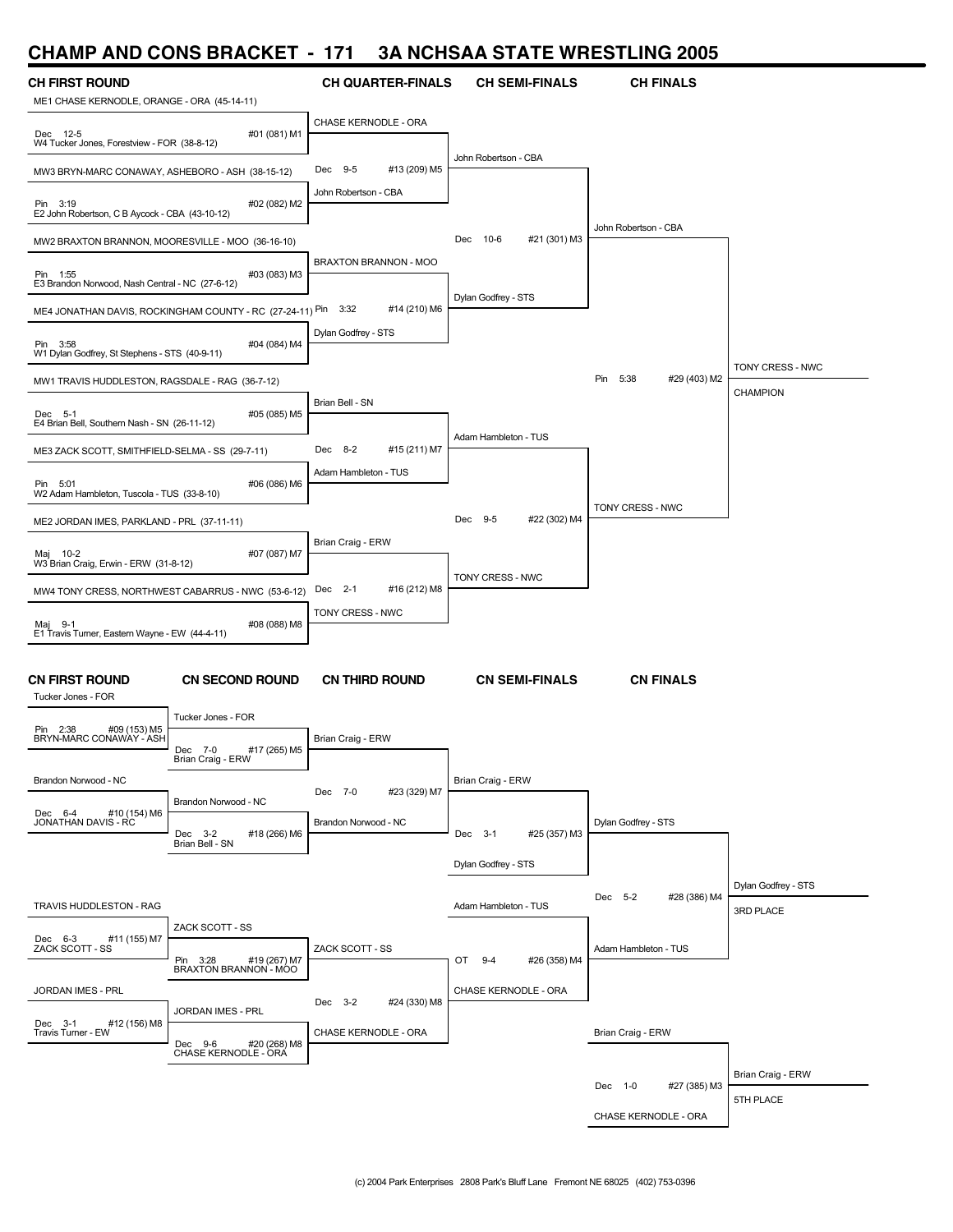# **CHAMP AND CONS BRACKET - 189 3A NCHSAA STATE WRESTLING 2005**

| UNAMIL MIJID QUNJ DUMUNE I                                                  |                                                                           | 10J                         |                             | SA NGHSAA STATE WHESTEING 2005 |                                   |
|-----------------------------------------------------------------------------|---------------------------------------------------------------------------|-----------------------------|-----------------------------|--------------------------------|-----------------------------------|
| <b>CH FIRST ROUND</b><br>ME1 CHRIS LORD, SOUTHWEST GUILFORD - SWG (32-8-12) |                                                                           | <b>CH QUARTER-FINALS</b>    | <b>CH SEMI-FINALS</b>       | <b>CH FINALS</b>               |                                   |
| $Dec$ 3-0<br>E4 Doni Wilkins, Southern Wayne - SW (28-15-12)                | #01 (089) M1                                                              | CHRIS LORD - SWG            |                             |                                |                                   |
| W3 Chris Smith, East Gaston - EG (42-15-10)                                 |                                                                           | 4:29<br>#13 (213) M1<br>Pin | JOSH MOORE - ERA            |                                |                                   |
| Dec 8-4<br>MW2 JOSH MOORE, EASTERN RANDOLPH - ERA (49-12-11)                | #02 (090) M2                                                              | JOSH MOORE - ERA            |                             |                                |                                   |
| W2 Travis Krogman, St Stephens - STS (31-6-11)                              |                                                                           |                             | Pin<br>3:56<br>#21 (303) M3 | Turner Wood - CBA              |                                   |
| Dec 9-3                                                                     | #03 (091) M3<br>MW3 JAKE SPEARS, NORTHWEST CABARRUS - NWC (48-9-11)       | Travis Krogman - STS        |                             |                                |                                   |
|                                                                             | ME4 KALEB PETTIGREW, ROCKINGHAM COUNTY - RC (37-15-10 <sup>Dft 0:00</sup> | #14 (214) M2                | Turner Wood - CBA           |                                |                                   |
| Dec 9-3<br>E1 Turner Wood, C B Aycock - CBA (42-6-12)                       | #04 (092) M4                                                              | Turner Wood - CBA           |                             |                                | JEREMY PERDUE - SWR               |
|                                                                             | MW1 JEREMY PERDUE, SOUTHWESTERN RANDOLPH - SWR (44-1-12)                  |                             |                             | Dec 7-3<br>#29 (404) M2        | <b>CHAMPION</b>                   |
| Dft 0:00<br>W4 Jake Lance, Enka - ENK (40-15-10)                            | #05 (093) M5                                                              | JEREMY PERDUE - SWR         | <b>JEREMY PERDUE - SWR</b>  |                                |                                   |
| E3 Patrick O'Reilly, West Carteret - WCT (39-14-12)                         |                                                                           | Maj<br>15-7<br>#15 (215) M3 |                             |                                |                                   |
| Pin 1:17<br>ME2 THOMAS FOSTER, SOUTHERN DURHAM - SD (34-8-12)               | #06 (094) M6                                                              | Patrick O'Reilly - WCT      |                             | JEREMY PERDUE - SWR            |                                   |
| E2 David Brown, Eastern Wayne - EW (38-8-12)                                |                                                                           |                             | #22 (304) M4<br>Maj<br>13-2 |                                |                                   |
| 12-4<br>Maj<br>ME3 JORDAN CAREY, SMITHFIELD-SELMA - SS (34-8-11)            | #07 (095) M7                                                              | David Brown - EW            | Jessie Rayfield - NG        |                                |                                   |
| MW4 ROB CLAYCOMB, RAGSDALE - RAG (28-16-10)                                 |                                                                           | Pin 5:17<br>#16 (216) M4    |                             |                                |                                   |
| Pin 0:59<br>W1 Jessie Rayfield, North Gaston - NG (44-2-11)                 | #08 (096) M8                                                              | Jessie Rayfield - NG        |                             |                                |                                   |
| <b>CN FIRST ROUND</b><br>Doni Wilkins - SW                                  | <b>CN SECOND ROUND</b>                                                    | <b>CN THIRD ROUND</b>       | <b>CN SEMI-FINALS</b>       | <b>CN FINALS</b>               |                                   |
| #09 (157) M1<br>Maj 11-1<br>Chris Smith - EG                                | Chris Smith - EG                                                          | Chris Smith - EG            |                             |                                |                                   |
| JAKE SPEARS - NWC                                                           | Pin 2:44<br>#17 (269) M1<br>David Brown - EW                              |                             | Patrick O'Reilly - WCT      |                                |                                   |
| #10 (158) M2                                                                | <b>JAKE SPEARS - NWC</b>                                                  | Pin 0:19<br>#23 (331) M5    |                             |                                |                                   |
| Dec 7-1 #10 (158<br>KALEB PETTIGREW - RC                                    | Dec 5-2 #18<br>Patrick O'Reilly - WCT<br>#18 (270) M2                     | Patrick O'Reilly - WCT      | Dec 4-2<br>#25 (359) M1     | JOSH MOORE - ERA               |                                   |
|                                                                             |                                                                           |                             | JOSH MOORE - ERA            |                                |                                   |
| Jake Lance - ENK                                                            |                                                                           |                             | Jessie Rayfield - NG        | Pin 3:53<br>#28 (388) M4       | Jessie Rayfield - NG<br>3RD PLACE |
| #11 (159) M3<br>Dft 0:00<br>THOMAS FOSTER - SD                              | THOMAS FOSTER - SD<br>#19 (271) M3<br>Forf 0:00                           | THOMAS FOSTER - SD          | #26 (360) M2<br>Pin 4:18    | Jessie Rayfield - NG           |                                   |
| JORDAN CAREY - SS                                                           | Travis Krogman - STS                                                      | Pin 5:17<br>#24 (332) M6    | THOMAS FOSTER - SD          |                                |                                   |
| Pin 1:21<br>#12 (160) M4<br>ROB CLAYCOMB - RAG                              | JORDAN CAREY - SS<br>Pin 2:26<br>#20 (272) M4                             | CHRIS LORD - SWG            |                             | Patrick O'Reilly - WCT         |                                   |
|                                                                             | CHRIS LORD - SWG                                                          |                             |                             | #27 (387) M3<br>Maj 13-0       | Patrick O'Reilly - WCT            |

THOMAS FOSTER - SD

5TH PLACE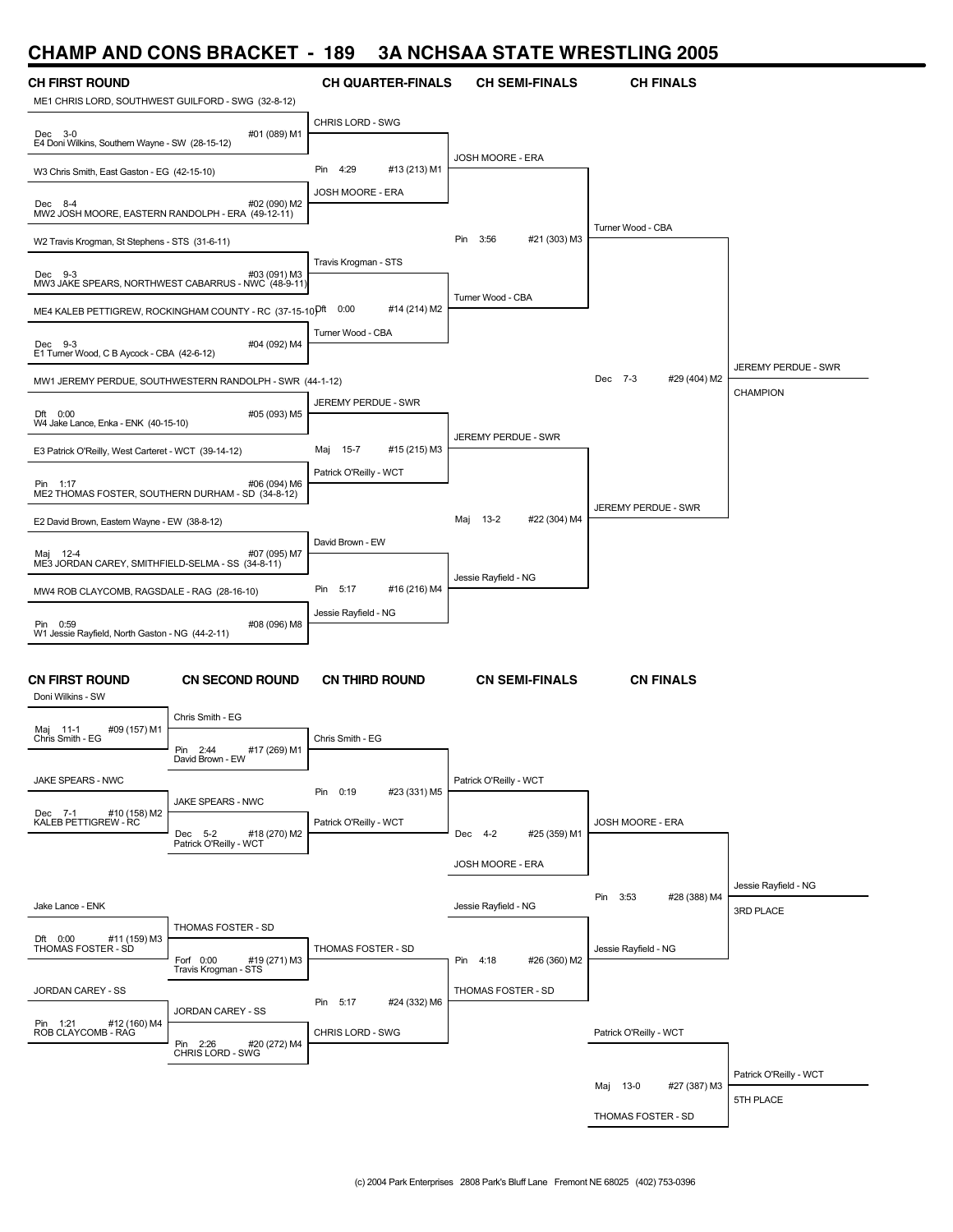#### **CHAMP AND CONS BRACKET - 215 3A NCHSAA STATE WRESTLING 2005**